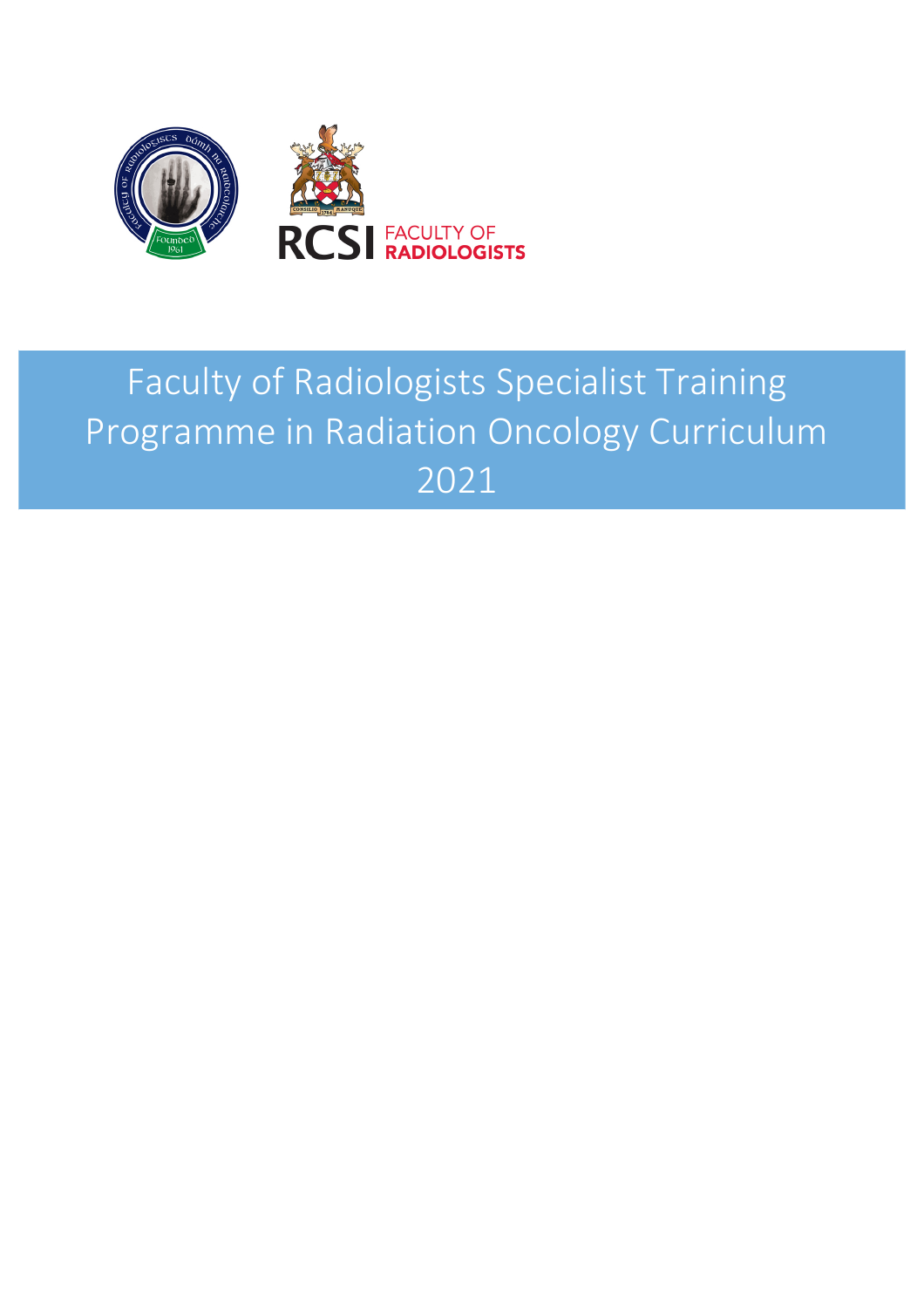Radiation Oncology Training Curriculum

Faculty of Radiologists, RCSI

### **Radiation Oncology Curriculum Development Team**

Dr Nazmy ElBeltagi Dr Moya Cunningham Dr Kathy Rock Dr Nazir Ibrahim Dr Guhan Rangaswamy Dr Jill Nicholson Dr Neil Wallace

#### **Reviewed and Approved by:**

Radiation Oncology Committee, Faculty of Radiologists, RCSI Education Committee, Faculty of Radiologists, RCSI Faculty Board, Faculty of Radiologists, RCSI

*Version 2, March 2021 Next Date of Revision: June 2022*

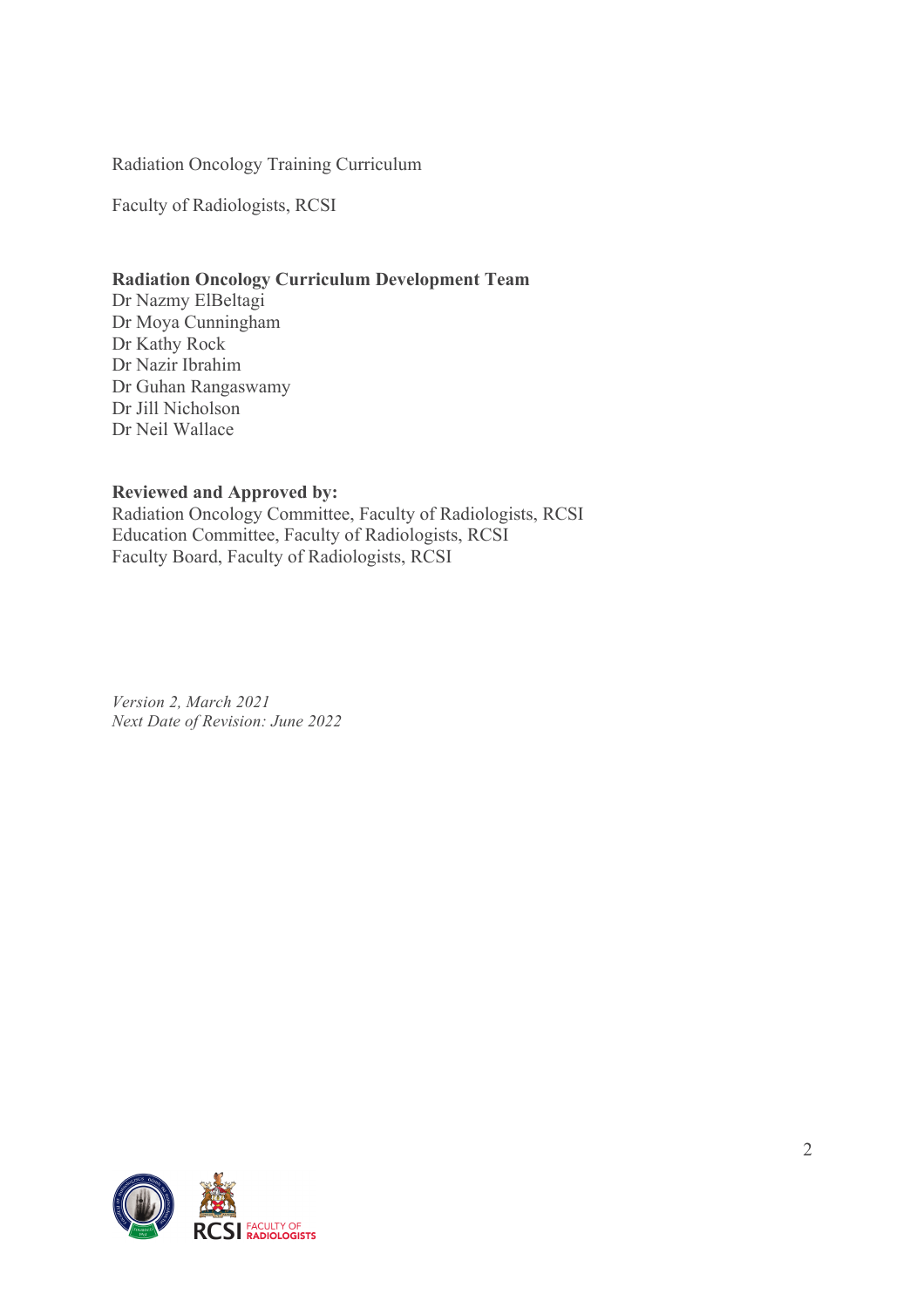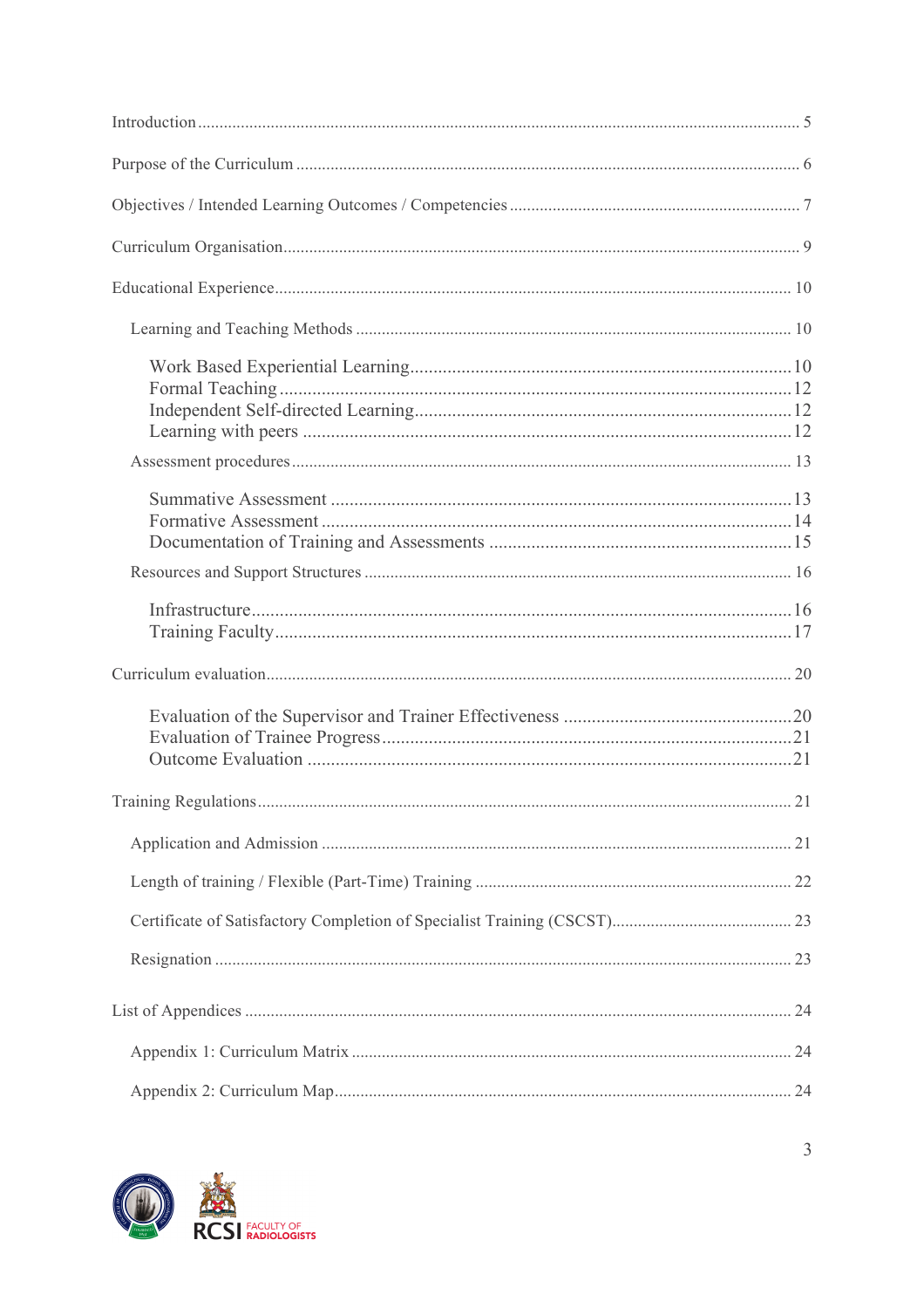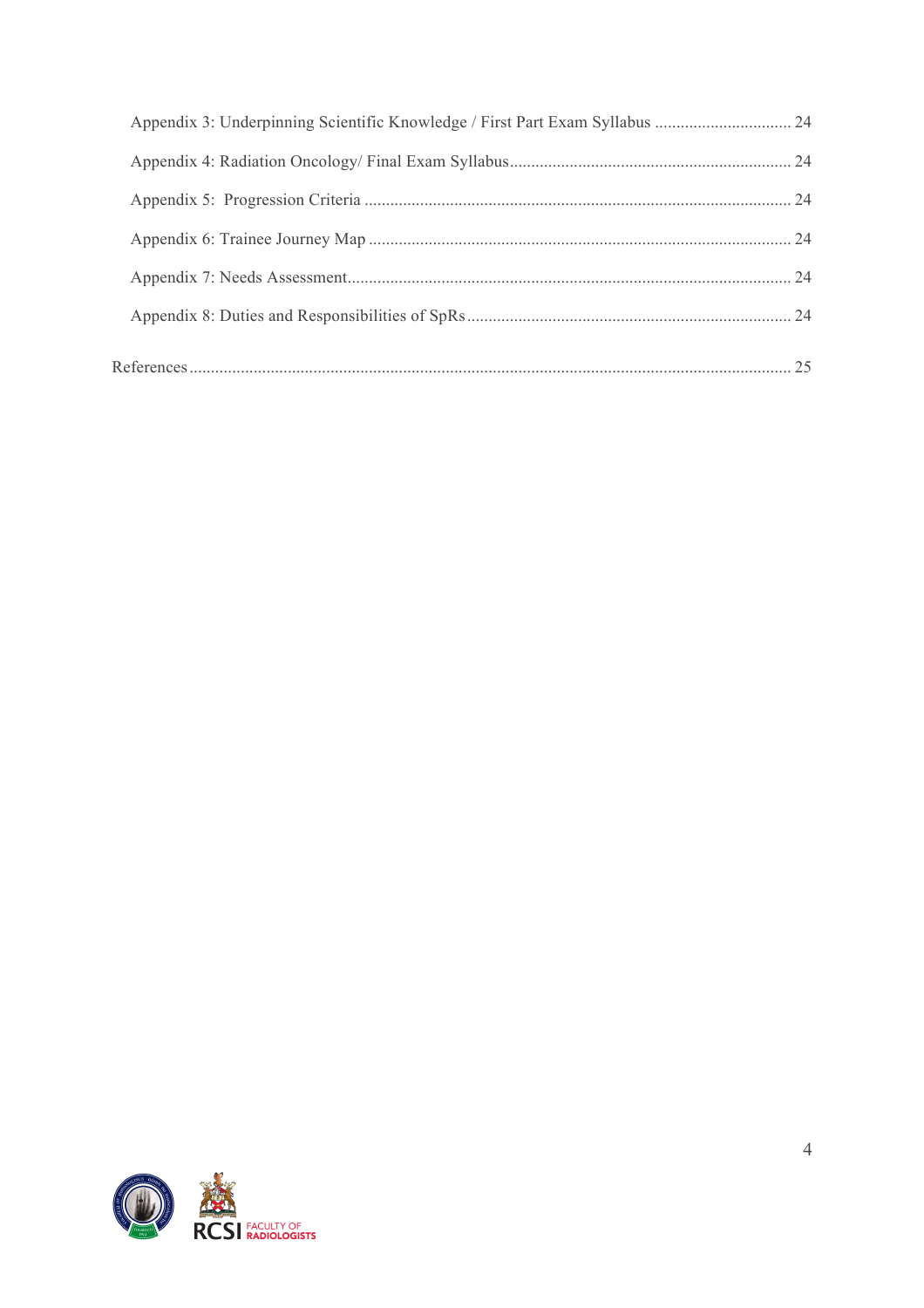### **Introduction**

Radiation Oncology is defined as the specialty of the branch of clinical medicine that uses Ionizing Radiation, either alone, or in combination with other modalities, for the treatment of patients with malignant or other diseases.

Radiation Oncology can be practiced as an independent oncological specialty or may be integrated into the broader medical practice of oncology. Radiation Oncology includes responsibility for the diagnosis, treatment, follow-up, support and care of the cancer patient as an integral part of the multidisciplinary management of patients.

The Faculty of Radiologists of the Royal College of Surgeons in Ireland is the sole body responsible for training of radiation oncologists and certifying their competence for registration and hereby reaffirms that right.

It is the basic tenet of the training programme that the patient's interest supersedes all other considerations, particularly self-interest, and that at all times the SpR acts with a high degree of professionalism, integrity and an ethical principle of patient care. Effective communication skills are crucial in this process, as well as an ability to act as part of a clinical care team.

There are wide variations in the definition of the curriculum. The curriculum is a document containing the information that the trainee and the trainer should know about the training programme. It should define the process of training and its regulations, as well as teaching, learning and assessment; is a full guide for the trainee and trainer regarding quality assurance; and it should be dynamic and frequently updated, particularly in a specialty like radiation oncology, as new techniques frequently develop. In this revised version of the curriculum, we included new technologies developed since the last version.

There are different approaches or methods to designing a curriculum. Grant proposed a sixstep method in curriculum development (1). These six steps include: needs assessment, curriculum purpose, learning outcomes, curriculum organisation, educational experience and curriculum evaluation. This method has been adopted in developing the current version of this curriculum. The first step, which is needs assessment and analysis, is included in Appendix 7

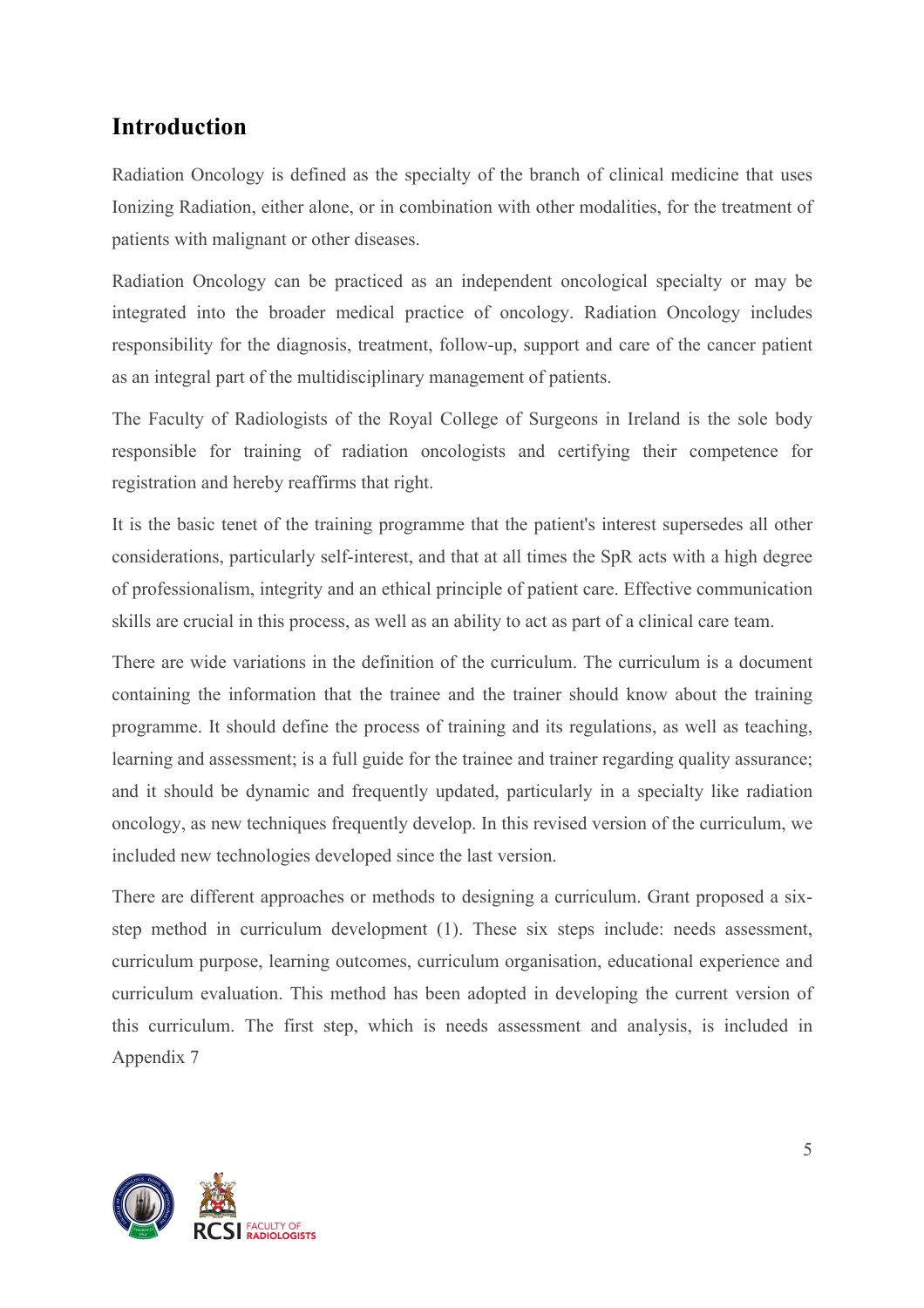## **Purpose of the Curriculum**

The Faculty of Radiologists RCSI is the sole body responsible for the training of specialists in radiation oncology in Ireland and sets the standards in radiation oncology leading to the award of the Fellowship of the Faculty of Radiologists RCSI (FFRRCSI) and the subsequent validation of 5 years of specialist training, recognised by the Medical Council of Ireland for entry onto the Specialist Register.

The training programme in radiation oncology has the aim of imparting knowledge and experience in all aspects of the non surgical treatment of cancer, with a special focus on radiation oncology. It is a monitored programme, leading to CSCST (Certificate of Satisfactory Completion of Specialist Training) and ultimately entry on the specialist register of the Medical Council of Ireland, indicating competence to practice as a Consultant Radiation Oncologist.

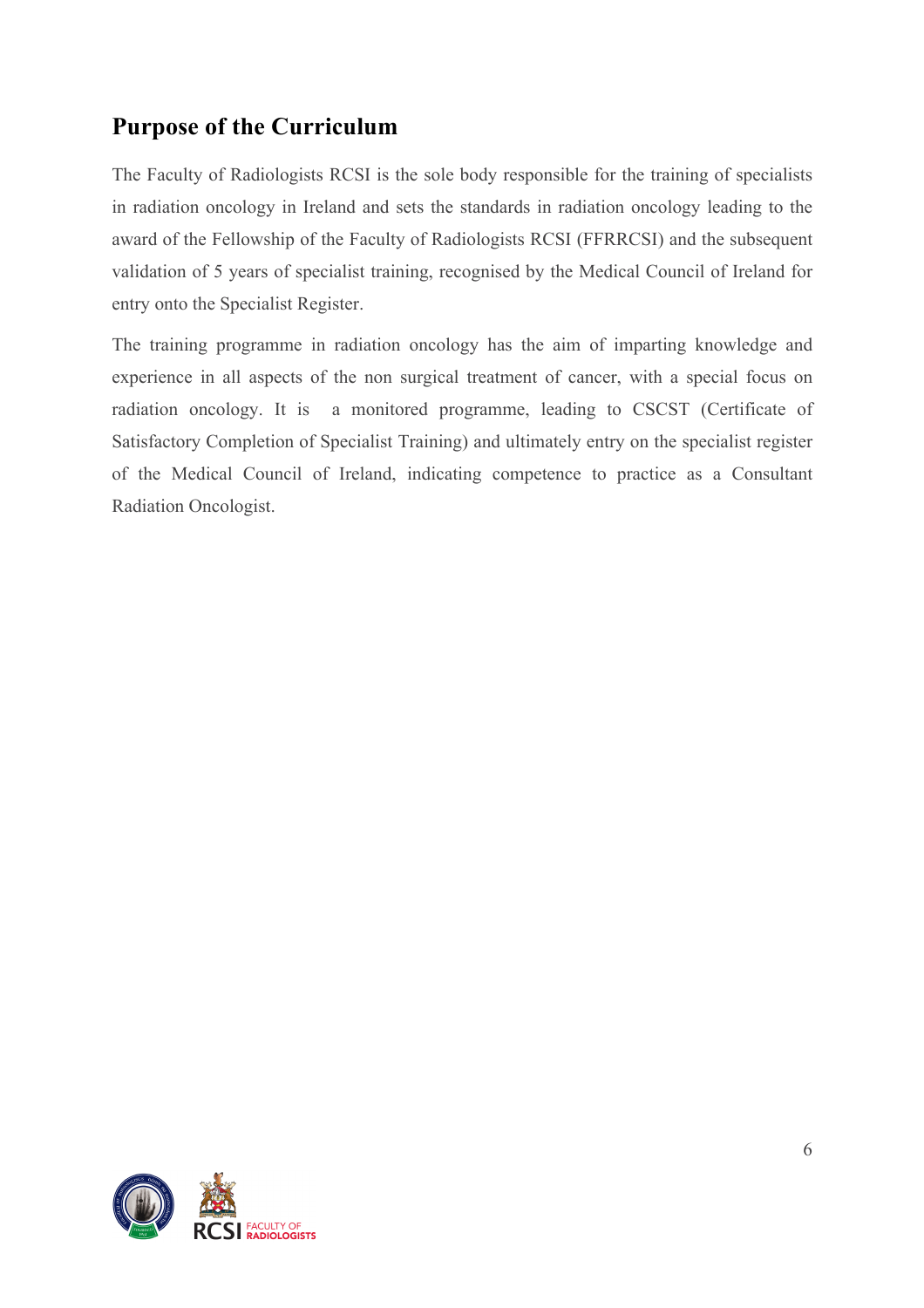# **Objectives / Intended Learning Outcomes / Competencies**

The objective of the radiation oncology training programme is to educate and train physicians in the medical specialty of radiation oncology to the level of competency allowing them to practice as an independent specialist.

The definition of intended learning outcomes, objectives and competencies are overlapping, but sometimes used to indicate the same things. Competencies are mainly linked with the ability to perform a task or gain a skill. The intended learning outcome is broader and includes knowledge, skills and attitudes. Objectives are usually mentioned when considering behaviours. Competence based medical education uses clearly defined learning outcomes, describing the desired abilities of graduates, formulated as competencies. These competencies are often generic, that is, not specialty-specific and thus detached from clinical practice. Entrustable Professional Activities (EPAs) define learning outcomes as relevant professionspecific activities, requiring the desired competencies of the physician. Therefore, EPAs link competencies to medical practice. In this version of the curriculum, intended learning outcome will be used, as it is a broader term.

There is a wide variation in the number of intended learning outcomes in different training curricula internationally. For example, the Royal College of Radiologists training curriculum defined it as Capabilities in Practice (CiP) and divided it into general CiPs and oncology CiPs(2). The European Society of Therapeutic Radiation Oncology (ESTRO) core curriculum has the learning outcomes or EPAs as 14 main EPAs, with a number of subheadings below each one. Both the main headings and subheadings could be considered as intended learning outcomes(3).

We developed the training programme's intended learning outcomes based on the ESTRO recommendations, which fulfil the Medical Council Eight Domains of Good Professional **Practice** 

By the end of the training programme, the trainee should be able to:

- Communicate appropriately and effectively with patients and their relatives
- Work effectively with other health care professionals to provide safe care and optimise quality of treatment

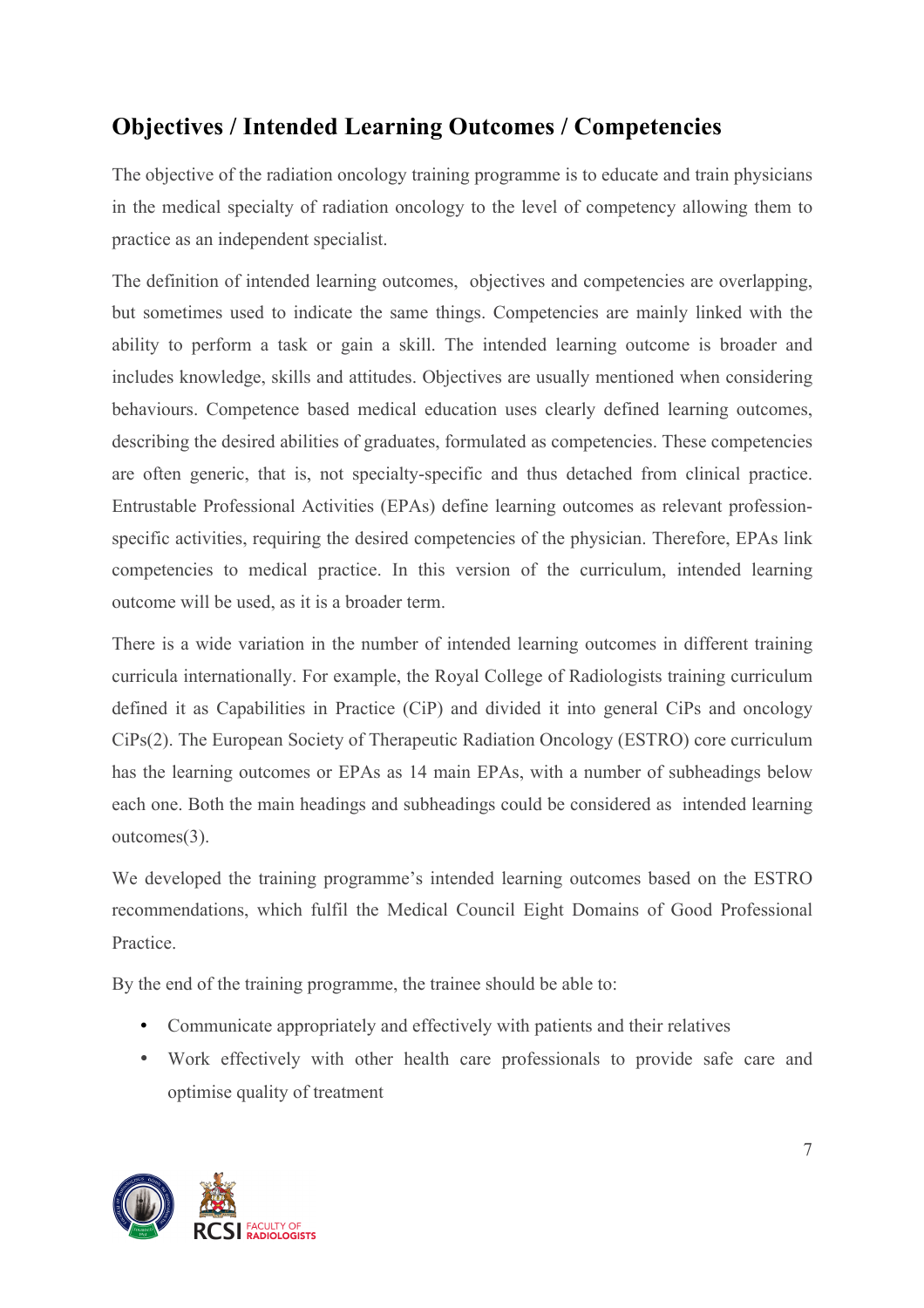- Discuss the context in which they work and apply the principles of change management, including quality improvement methodology in this context
- Use resources appropriately
- Demonstrate the ability to work in, build and lead teams
- Plan personal learning experiences and use them to enhance patient care
- Educate others to enhance patient care
- Contribute to the knowledge base that underpins patient care
- Demonstrate that the care of their patients is their first concern
- Manage their work life balance to maintain their own wellbeing
- Be advocates for cancer patients
- For each site-specific cancer, the trainee should be able to:
	- o Develop a management plan for patients with a cancer diagnosis
	- o Implement a treatment strategy
	- o Develop and implement a management plan for survivorship

The curriculum map (Appendix 2) outlines in detail the intended learning outcomes of the current training programme and demonstrates its link with the Medical council domains of professionalism, as well as the ESTRO domains.

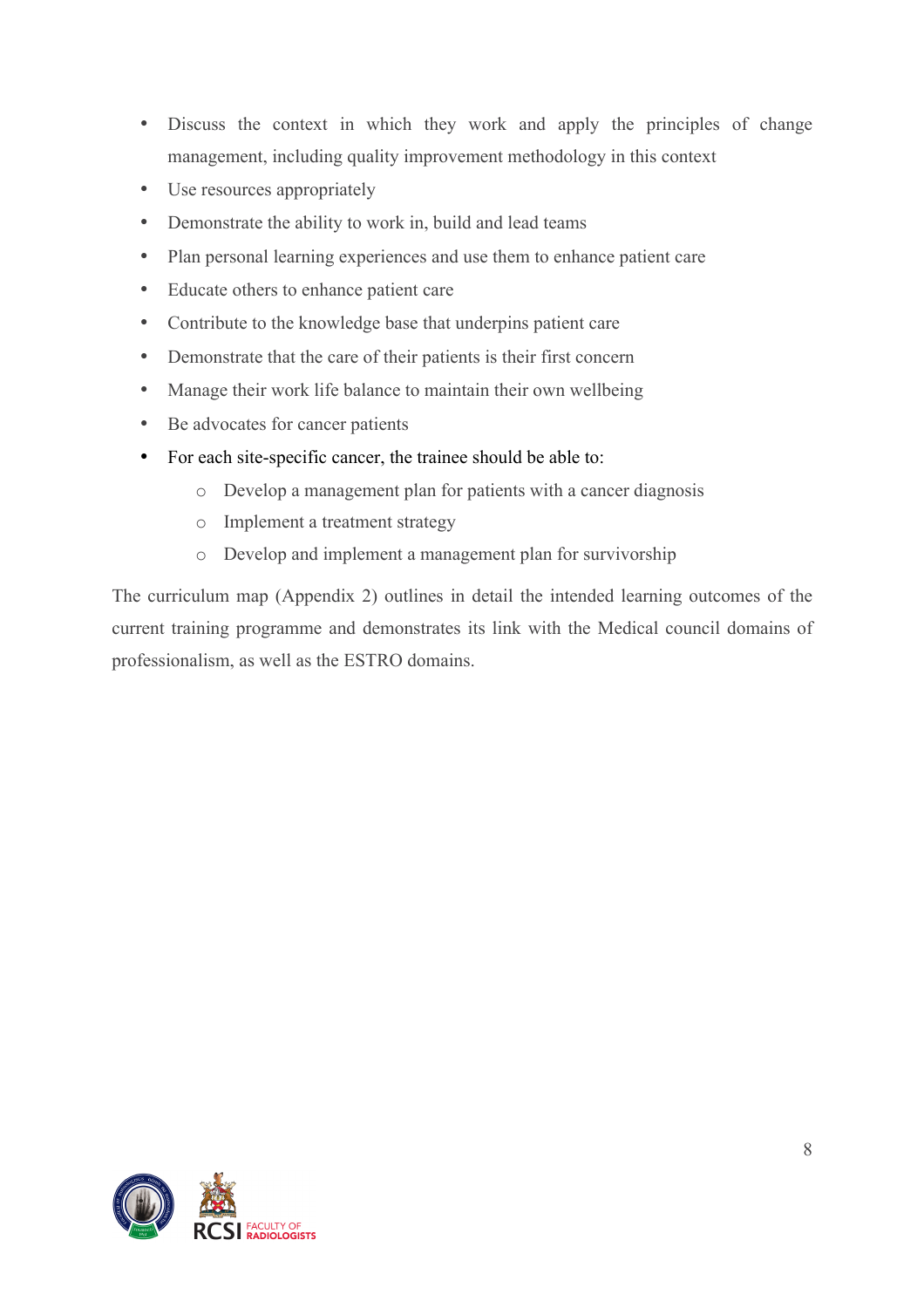# **Curriculum Organisation**

In the current design of the curriculum, different models overlap, but it will primarily follow the modular design, as the trainee will rotate every 4-6 months, with different trainers who are experts in site specific areas, such as head and neck, or gastrointestinal tumours. Each site could be considered a stand-alone component. The spiral model also overlaps, as there are some basic radiotherapy techniques easily learned in the first few months, with the trainee building more experience during the rotation and learning more advanced radiotherapy techniques as they advance in their training.

The training programme is divided into three main stages:

Stage 1 Initial Phase - Years 1 and 2 (Part 1 Exam Phase): The trainees are expected to develop high competencies in basic areas, for instance: palliative radiotherapy and some sites such as breast and prostate. They develop some competencies in other sites, gain the underpinning scientific knowledge in Appendix 3 and pass the Part 1 exam.

Stage 2 Intermediate Phase - Years 3 and 4: The trainees are expected to develop high competencies in all major tumour sites and basic radiotherapy techniques. They are also expected to gain some exposure/competencies in rare tumours and advanced radiotherapy techniques. During this phase, the trainee is expected to pass the final exam.

Stage 3 Advanced Phase - Year 5 (Post-Final Exam): The trainees are expected to gain more experience in specific areas of interest, develop competencies in advanced radiotherapy techniques and assume additional leadership roles.

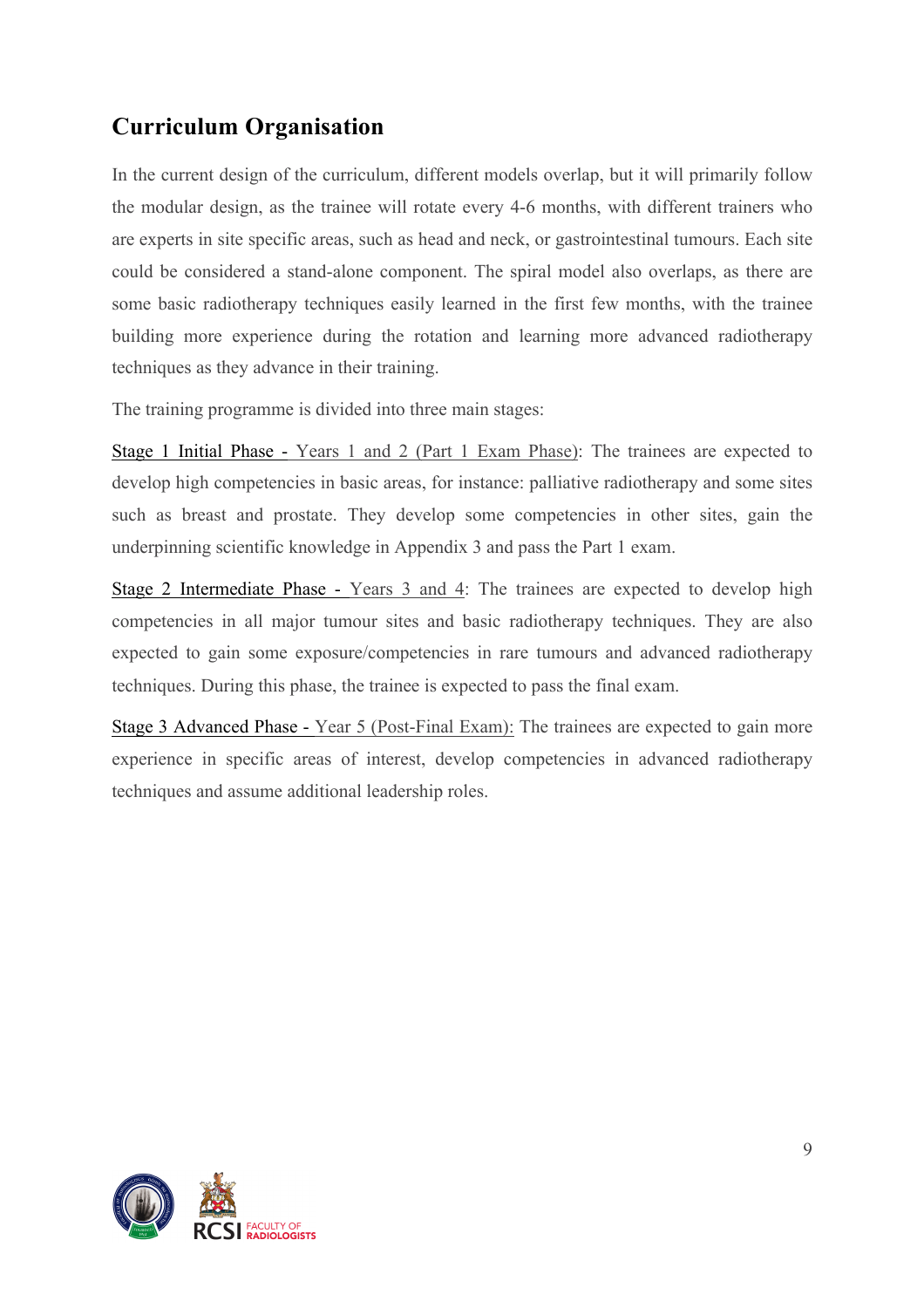# **Educational Experience**

The training programme must provide the trainee with in-depth knowledge in the basic and clinical sciences in the field of radiation oncology and must train the trainee to be proficient in the clinical practice of radiation oncology.

Training institutions must schedule regular teaching activities like teaching rounds, case presentations and scheduled lectures. These teaching activities must include trainee participation that increases with experience.

Training institutions should facilitate access to teaching courses on a national or international level if needed.

Trainees should actively participate in tumour-boards, journal clubs and research conferences.

Trainees should be encouraged to engage in a research project or quality improvement project under the supervision of experienced staff (experimental research, clinical research or trainers with expertise in quality improvement).

Training institutions must allow the trainees sufficient protected time during their working hours for study of the literature, preparation of case presentation, etc.

#### **Learning and Teaching Methods**

Work based experiential learning will be the main method of learning in the radiation oncology postgraduate training program. Other methods, including independent self-directed learning and learning with peers will also be encouraged, in addition to the formal postgraduate teaching lectures.

### *Work Based Experiential Learning*

The content of work based experiential learning includes active participation in the following activities:

• Outpatient clinics under consultant supervision, allowing clinical findings and management plans to be presented to and discussed with the training consultant. The

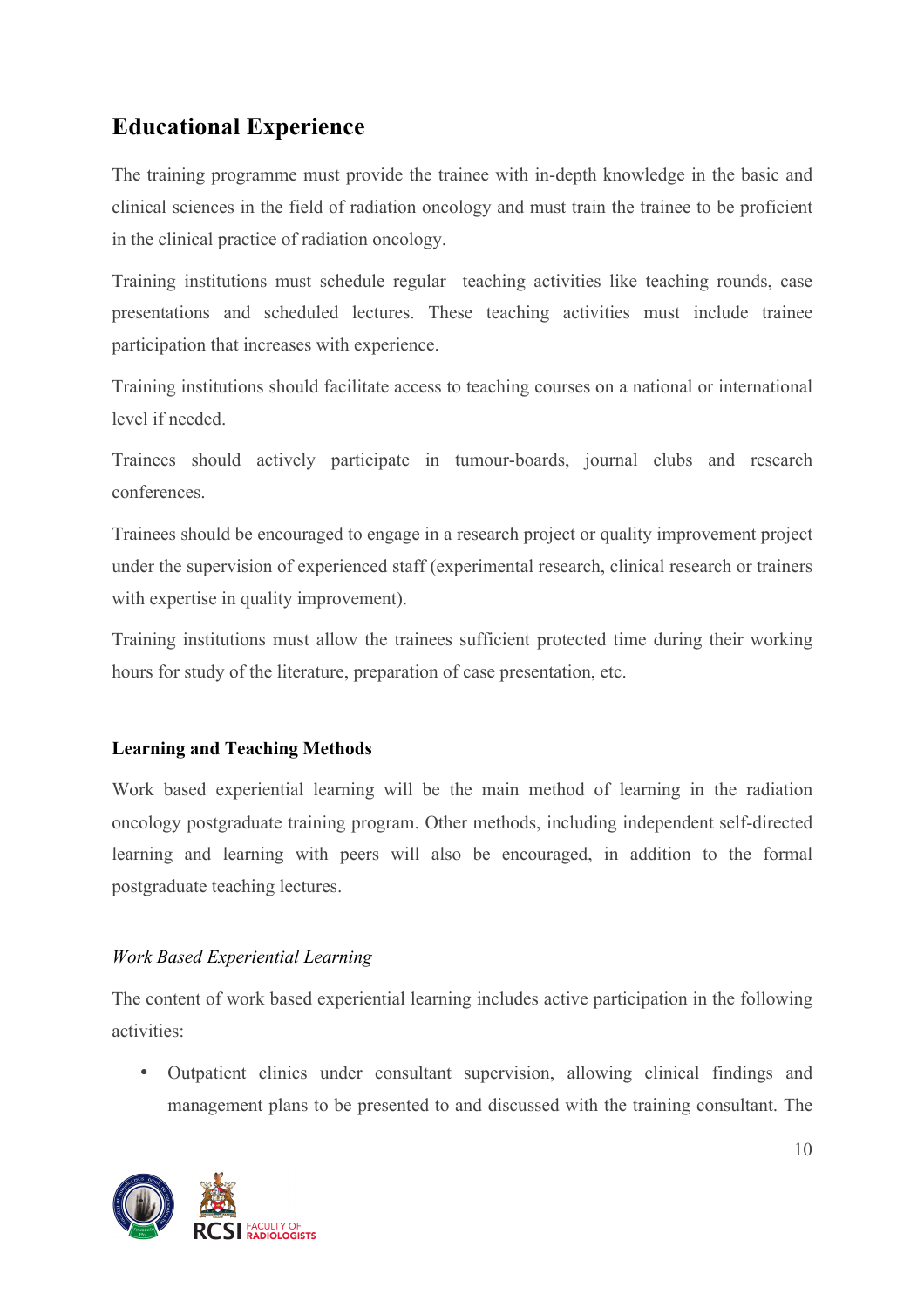degree of responsibility taken by the trainee will increase as his/her competency increases.

- Radiotherapy planning: The trainee must gain experience in radiotherapy planning that is appropriate to the stage of training, including virtual simulation, 3-dimensional (3-D) conformal planning, image fusion and intensity-modulated radiotherapy (IMRT), Volumetric Modulated ARC Therapy (VMAT) and image-guided radiation therapy (IGRT). There must be opportunities to discuss treatment plans with the supervising consultant.
- Radiotherapy on treatment review clinics: Trainees must gain experience in the acute and long-term complications of radiotherapy.
- Theatre sessions to allow trainees to gain experience of brachytherapy.
- Radioisotope treatment sessions to allow the trainee to gain experience of the therapeutic use of unsealed radioactive isotopes.
- Consultant-led ward rounds. Trainees must have the opportunity to observe senior doctors assessing and communicating with patients and their relatives. Feedback should be given on the trainee's clinical and decision-making skills.
- Personal ward rounds and provision of ongoing clinical care for oncology inpatients.
- On-call experience that allows the trainee to develop competencies in the diagnosis and management of oncology emergencies. Trainees must gain experience of out-ofhours emergencies by participating in an on-call rota during at least part of their training. When on-call they must be supervised by a named consultant.
- MDT meetings where patients are discussed with doctors from other disciplines. These provide excellent opportunities for observation of clinical reasoning.

The degree of responsibility taken by the trainee will increase as his or her competency increases. There should be appropriate levels of clinical supervision throughout training, with increasing clinical independence and responsibility as learning outcomes are achieved.

The timetable should contain an appropriate mix of outpatient clinics (new and follow-up), radiotherapy treatment sessions, MDT meetings, ward rounds and other appropriate clinical activities.

Trainees will gain experience in leadership and management by participating in local committees and taking on leadership roles as they progress through training.

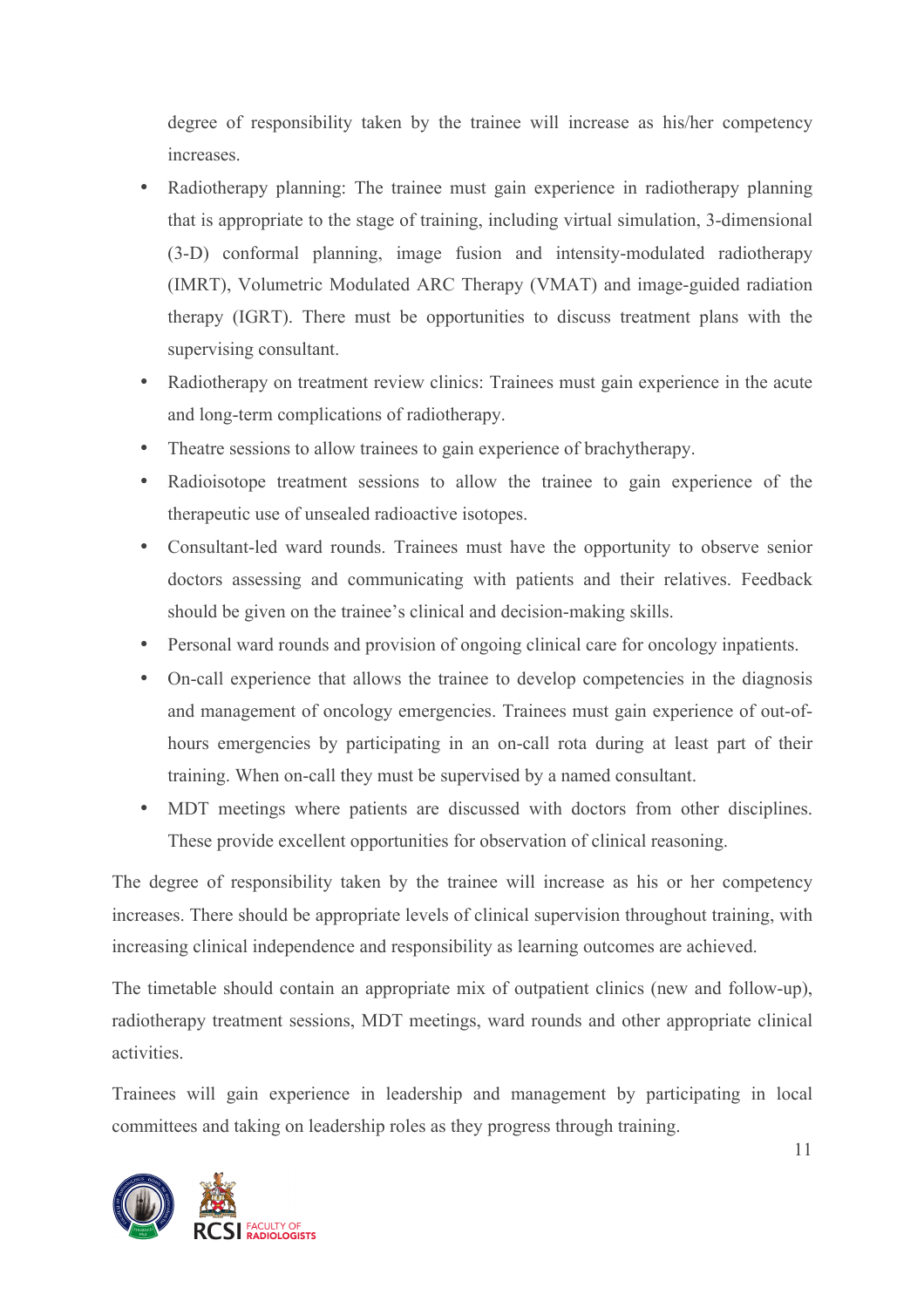There will be opportunities for trainees to develop their teaching skills through teaching of junior colleagues, as well as through formal lecture series for SHO and medical students.

#### *Formal Teaching*

A structured teaching course for the Part 1 and Part 2 examinations is organised by the faculty (September to May each year). The lecture schedule is usually available by the end of August in the MedHub trainee portal.

There are also many opportunities throughout the year for formal teaching in local postgraduate teaching courses and at national and international meetings.

### *Independent Self-directed Learning*

Trainees will use independent self-directed learning in a variety of ways, depending upon their stage of learning. Suggested activities: reading, including journals and web-based material; maintenance of a personal portfolio; reflective learning; audit; quality improvement; and research projects.

#### *Learning with peers*

There are many opportunities for trainees to learn with their peers. As trainees progress in the training programme, their duties expand to include supervision and teaching of junior trainees. Local postgraduate teaching opportunities allow trainees with varied levels of experience to come together for small group sessions.

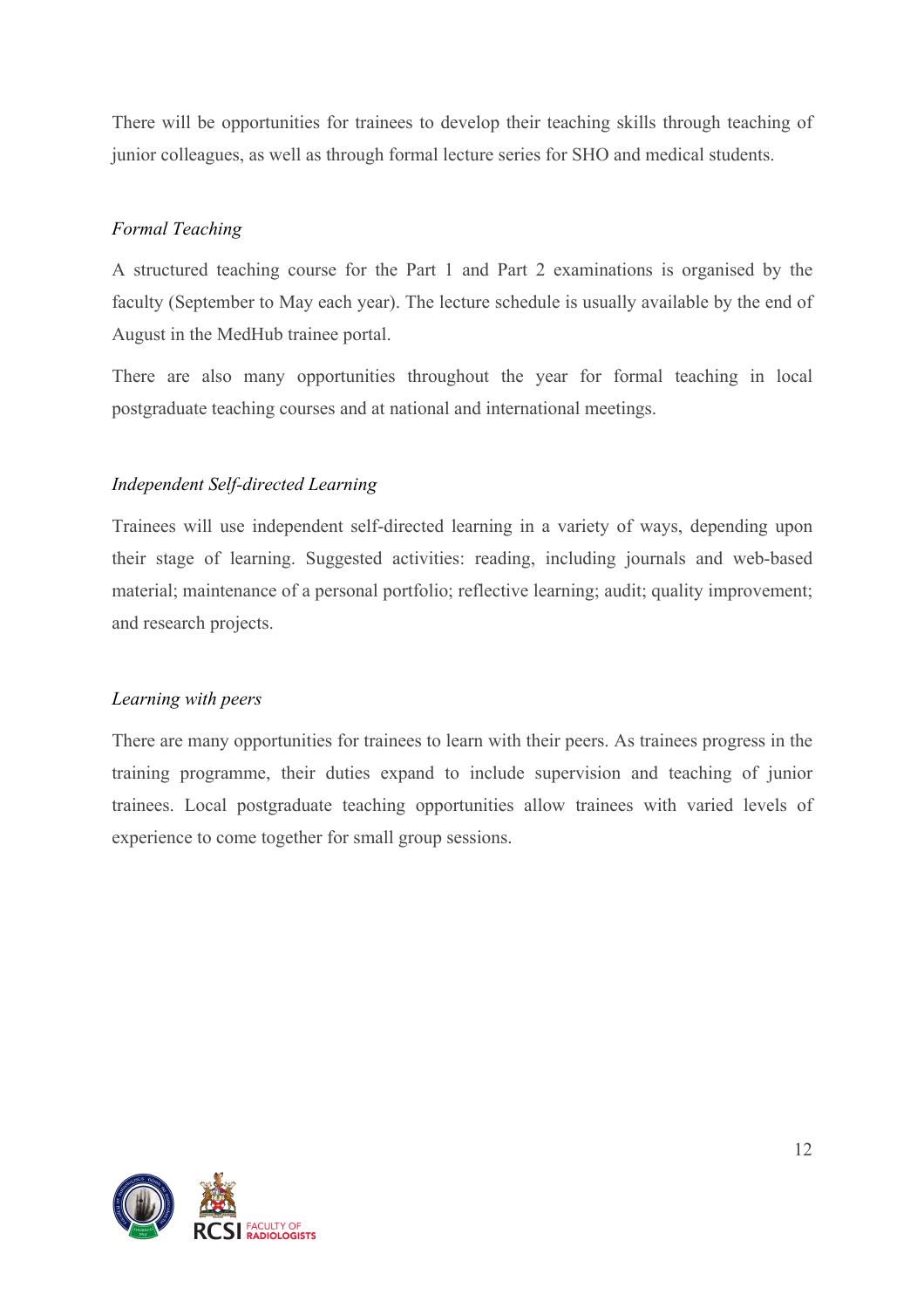#### **Assessment procedures**

#### *Summative Assessment*

The purposes of the summative assessment are mainly to provide evidence that trainees are meeting the curriculum standards; and ensure that trainees possess the essential underlying knowledge and skills required to protect patient safety, by providing a baseline quality standard.

#### *Annual Assessment*

The Faculty of Radiologists conducts the annual assessment in June. The portfolio of the trainee is reviewed and competencies and experience gained in the previous training year are evaluated. Based on the progression criteria a decision is made regarding the eligibility of the trainee to progress to the next training year and the previous period of training is approved. More details are available in Appendix 5 (Progression Criteria).

#### *Fellowship of Fellow of the Faculty of Radiologists, Radiation Oncology FFRRCSI*

Acquisition of knowledge is formally tested by examination. SpRs will be formally examined as follows:

#### The Primary Examination for the FFRRCSI in Radiation Oncology

After attending the required lecture program in the first year, trainees are expected to sit the primary FFRRCSI (First part FRCR). The examination for the Primary FFRRCSI in radiation oncology is set and convened by the Royal College of Radiologists (RCR) but sat in Ireland. (The First FRCR examination is recognised by the Faculty of Radiologists RCSI). The syllabus, examination regulations and structure are available on the website of the royal college of radiologists, UK http://www.rcr.ac.uk. Failure to obtain the Primary FFRRCSI (First FRCR) after four attempts, will lead to the SpR leaving the training programme.

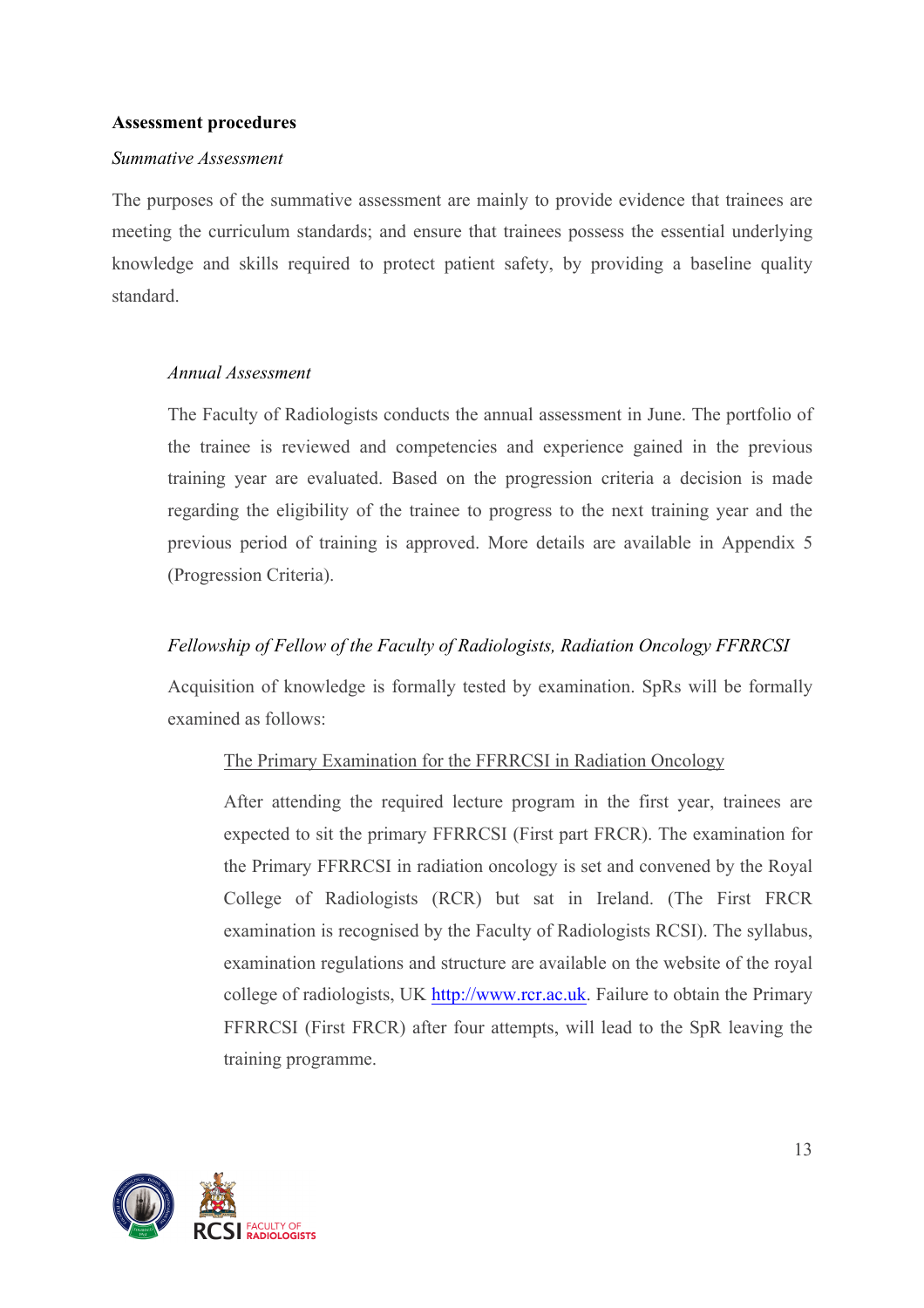#### The Final Examination for the FFRRCSI

After attending the lecture programme for the final examination, trainees are expected to sit the Final FFRRCSI.

Details of the examination regulations are available in the examination section of the faculty webpage: https://radiology.ie/training/examinations1. Trainees will not be allowed to progress to the final year of the training without passing this exam.

#### *Formative Assessment*

The main purposes of formative assessment are: to enhance learning by providing trainees with immediate feedback; measure their performance; and identify areas for development. Formative assessment will also drive learning and enhance the training process by making it clear what is required of trainees and motivating them, to ensure they receive suitable training and experience.

The formative assessment will include local assessments conducted by the local training coordinators and work-based assessments which may include;

- Direct observation of radiotherapy planning
- Communication with patients (e.g. mini-CEX)
- Decision-making when managing patients and recording patient encounters (CBDs)
- Participation in MDTs

•Evaluation by colleagues, which may include peers, trainers, nurses, RTTs, administrators (360 degree appraisal)

- Evaluation by patients
- Presentations
- Journal clubs
- Quality improvement/audit projects
- Personal research

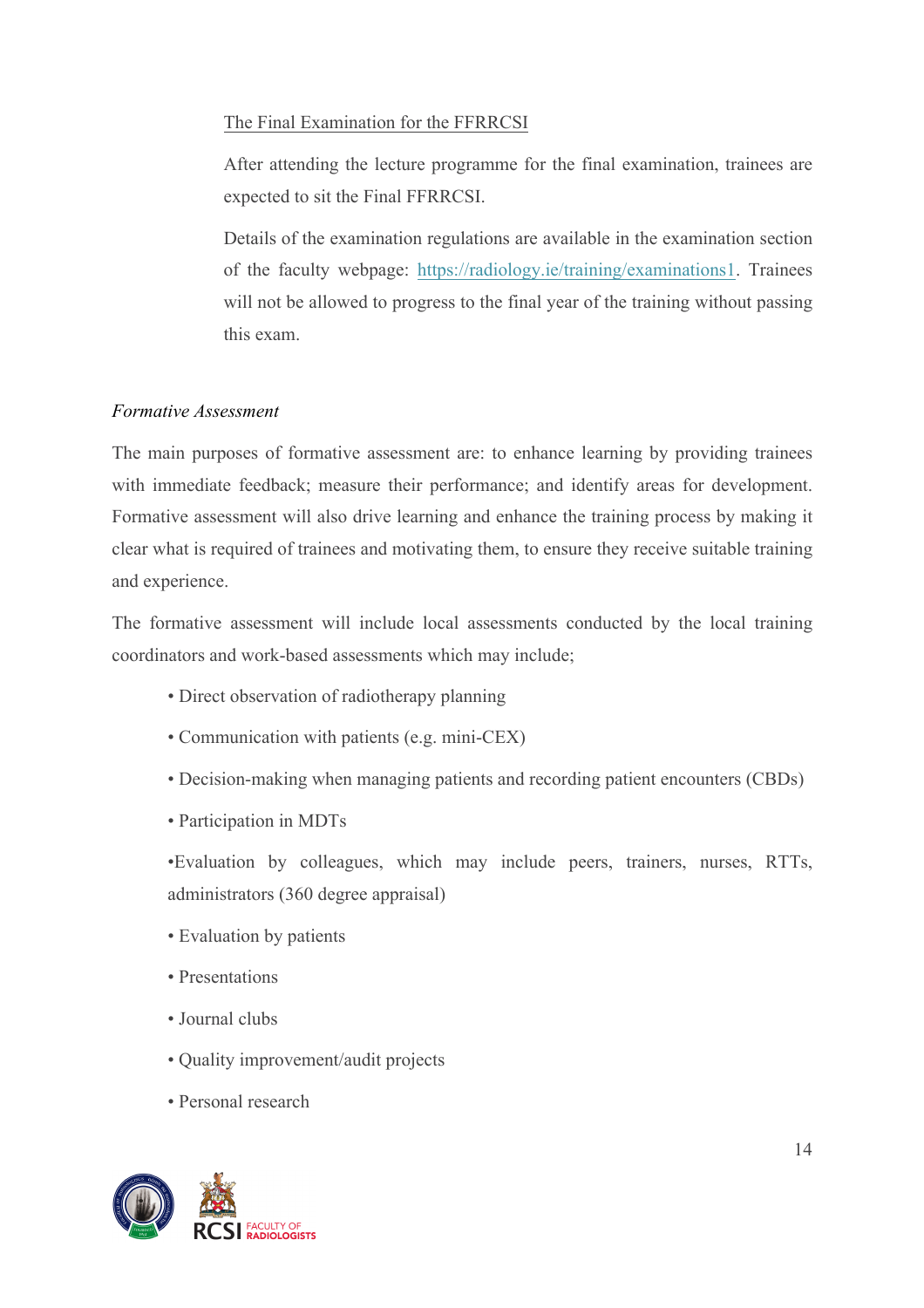• Direct observation of teaching delivered by the trainee

Workplace-based assessments should use validated tools where these are available. The trainee is primarily responsible for organising workplace-based assessments and archiving trainers' reports and the results of workplace-based assessments in their portfolio.

### *Documentation of Training and Assessments*

The trainee should maintain a learning portfolio/logbook, either in hard copy or using MedHub, which is available through the faculty website. This portfolio will be used to monitor the progress during the annual assessment.

The following items are suggested to be included in the portfolio and to consider updating it on at least a yearly basis before the annual assessment:

- Training Rota
- Updated CV
- Timetable including educational sessions
- Personal development Plan
- Results of workplace based assessments
- Log book of experiences/ cases managed by the trainee
- Records of meetings with the trainers
- Results of summative assessments if any
- Submitted papers, articles, abstracts, posters where the trainee is one of the authors
- Presentations by the trainee
- Educational sessions run by the trainee
- Meetings attended including educational meetings or courses, conferences and scientific meetings
- Leadership activities including membership of committees in the organisation, rota coordination, quality improvement projects, change management and membership of guideline development committees

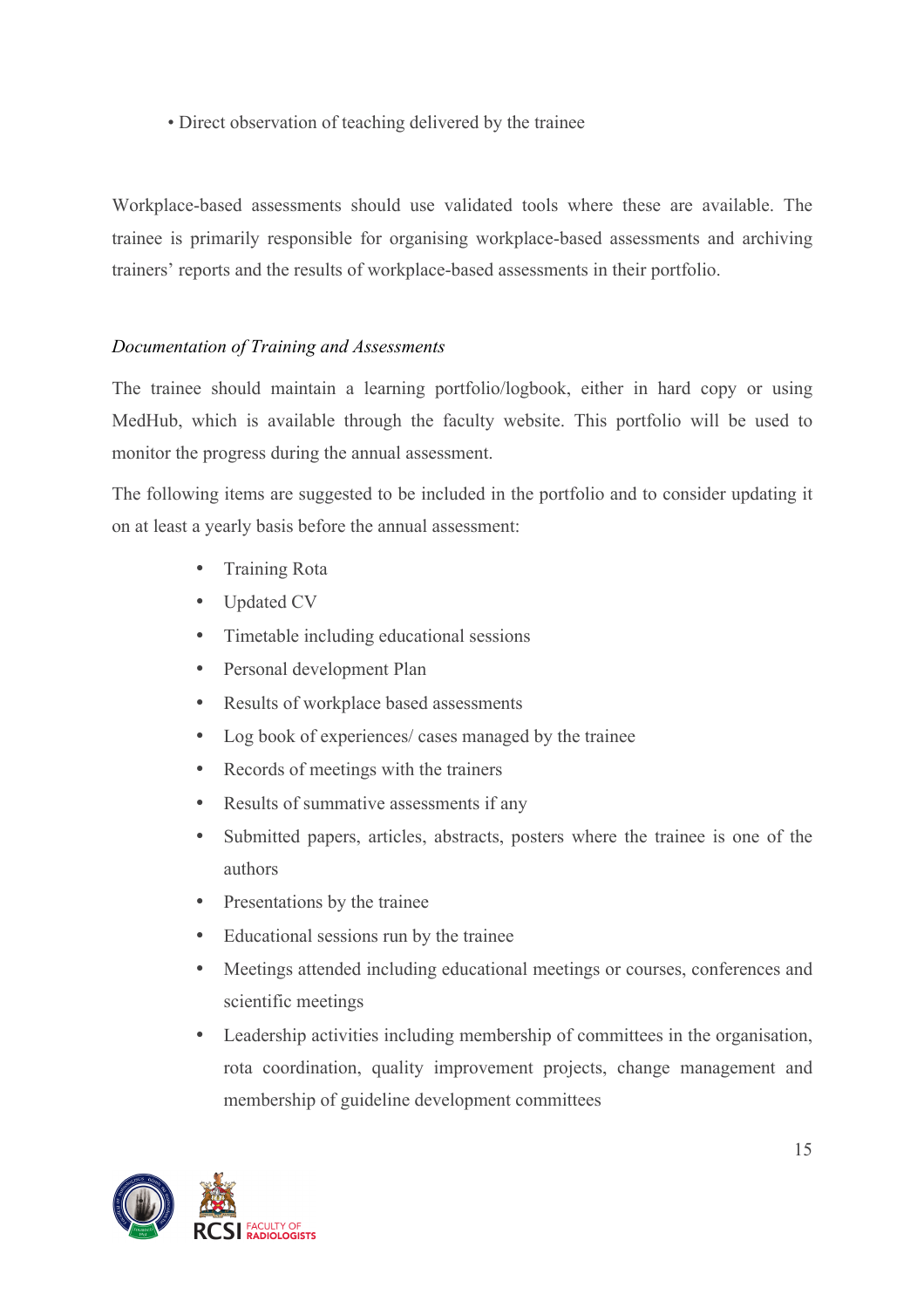- Reflections on personal reading
- Reflections on significant incidents and complaints detailing the learning gained

SpRs will undergo annual assessments, undertaken by their trainers and the national training coordinator and recorded in a report. This report and the portfolio will provide a detailed record of the knowledge and experience gained during each year of training.

### **Resources and Support Structures**

#### *Infrastructure*

Training sites should be adequately equipped to support both the workload and range of radiation oncology/radiation services required for training, including new technologies and novel techniques.

According to the European society of radiation oncology (ESTRO) guidelines, there should be:

- Mega voltage machines available, at least one with high-energy electrons, equipped with IGRT and able to deliver IMRT
- Access to a dedicated CT-scanner
- Computerised treatment planning and technical support. This should include appropriate dosimetry
- Radiotherapy protection equipment
- Appropriate patient treatment aids
- The opportunity to become at least familiar with brachytherapy and stereotactic RT
- Beds for inpatients or at least sufficient access to them in other department
- Facilities for systemic therapies
- Facilities for supportive and palliative care
- Quality control programmes for patient care, treatment decisions, follow-up and outcome in a range of cancer sites,
- Access to regular Multidisciplinary Tumour Boards (MDTs)

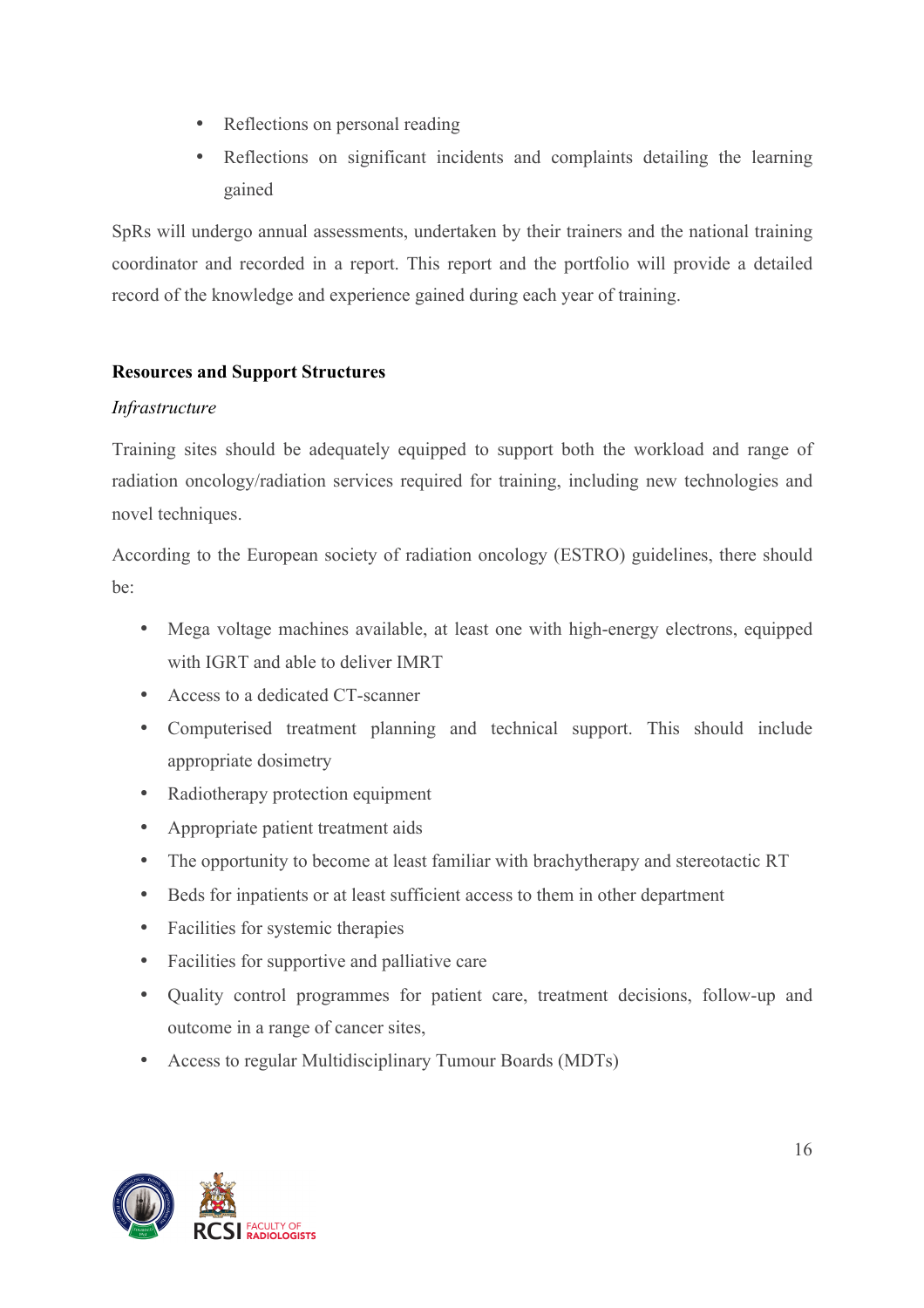An adequate case mix for each trainee should be ensured by continuous monitoring by means of a logbook.

The Radiation Oncology Postgraduate Higher Specialist Training Programme in Ireland is a national programme with three training sites:

- 1. Cork University Hospital
- 2. Galway University Hospital
- 3. St Luke's Radiation Oncology Network (SLRON) in Dublin, which consists of three centres:
	- a. St Luke's Hospital Rathgar
	- b. St Luke's Radiation Oncology Centre at St James's Hospital
	- c. St Luke's Radiation Oncology Centre in Beaumont Hospital.

Each Radiation Oncology trainee will rotate through the three training sites during their fiveyear programme as required. The rotation of the trainees is organised by collaboration of the three sites to make sure trainees have adequate exposure to all required areas of radiation oncology.

#### *Training Faculty*

Those involved with the delivery of the training programme include the following:

#### National Training Coordinator (NTC)

The key roles of the Radiation Oncology NTC are:

1. To supervise, organize and coordinate the delivery of the existing training programme lecture schedule and modules, in collaboration with the primary and final FFRCSI examination education and lecture coordinators.

2. To coordinate the annual shortlisting and interview processes for the Higher Specialist Training Programmes in conjunction with the faculty Dean and officers.

3. To attend the scheduled radiation oncology committee meetings, shortlisting, interview and assessment days, the 'Train the Trainer' and 'Doctor in Difficulty'

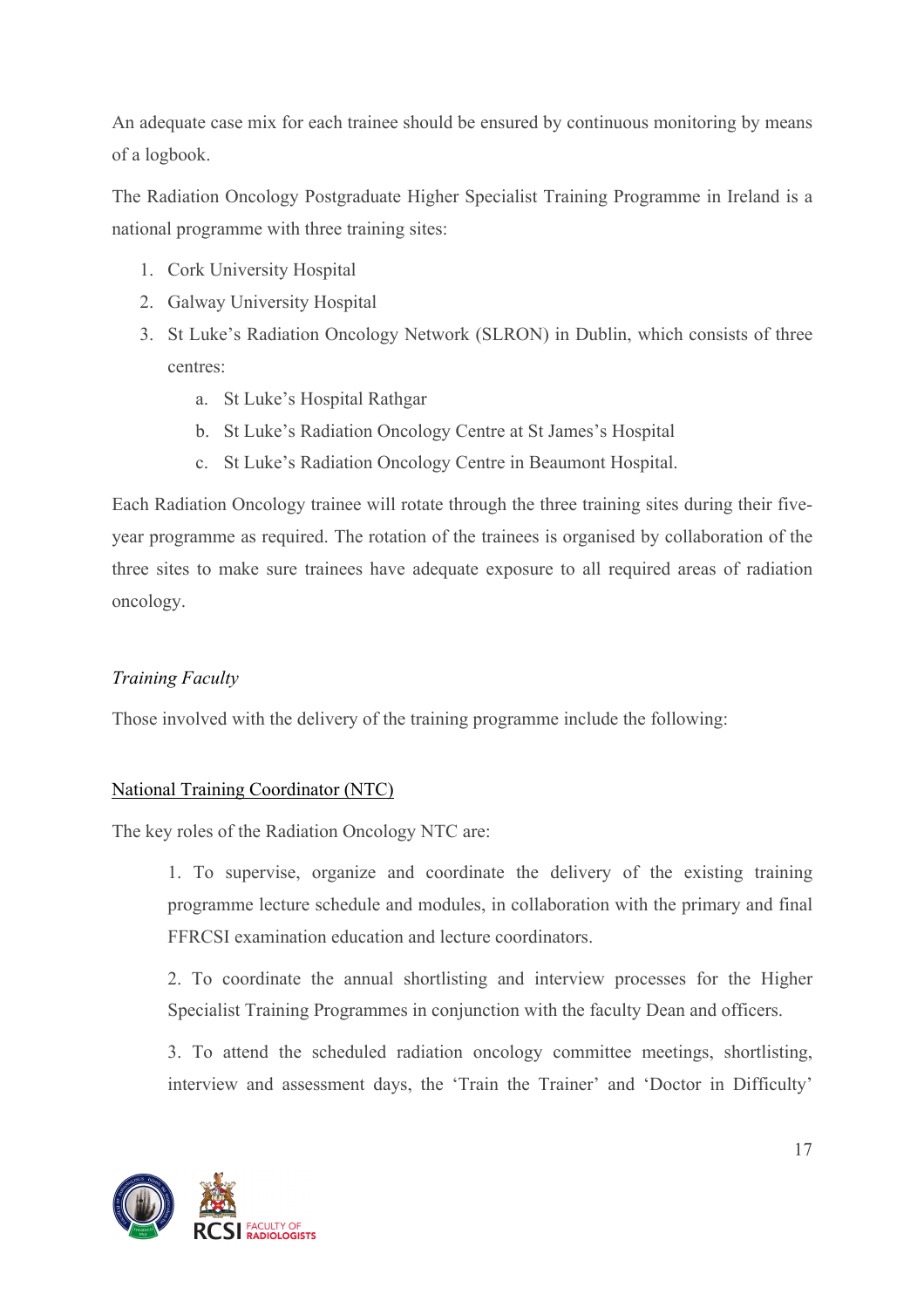meetings and to meet and liaise with the Dean and others, as required for efficient management of affairs.

4. To liaise with the Dean, the FAC Chair, and education coordinators regarding SpRs in difficulty within the programme.

The NTC reports to the Dean and faculty Board, and the education and fellowship advisory committees.

### Local Hospital Training Coordinators (HTC)

There are three local training coordinators in radiation oncology, one in each of the three accredited training sites.

The roles of the Hospital Training Coordinator include:

- To have overall educational and supervisory responsibility for the trainee in a given placement.
- To ensure that an induction to the unit has been carried out.
- To ensure that the trainee is familiar with the curriculum and assessment system relevant to the level or stage of training and undertakes it according to requirements.
- To ensure that the trainee has appropriate day-to-day supervision appropriate to their stage of training.
- To act as a mentor to the trainee and help with both professional and personal development.
- To ensure that each trainee has a nominated consultant trainer for each placement. If the trainee's rotation is working with a single consultant, then that consultant will be the trainee's consultant trainer for that placement period. If the trainee will be working for several consultants during a rotation, it is beneficial for the trainee to have one individual consultant as their consultant trainer. This is frequently the consultant who they spend the most time with, or who is training them in a particular skill that they may not have exposure to again during their five years of training. All consultant trainers will have agreed in advance to be involved with trainee education.

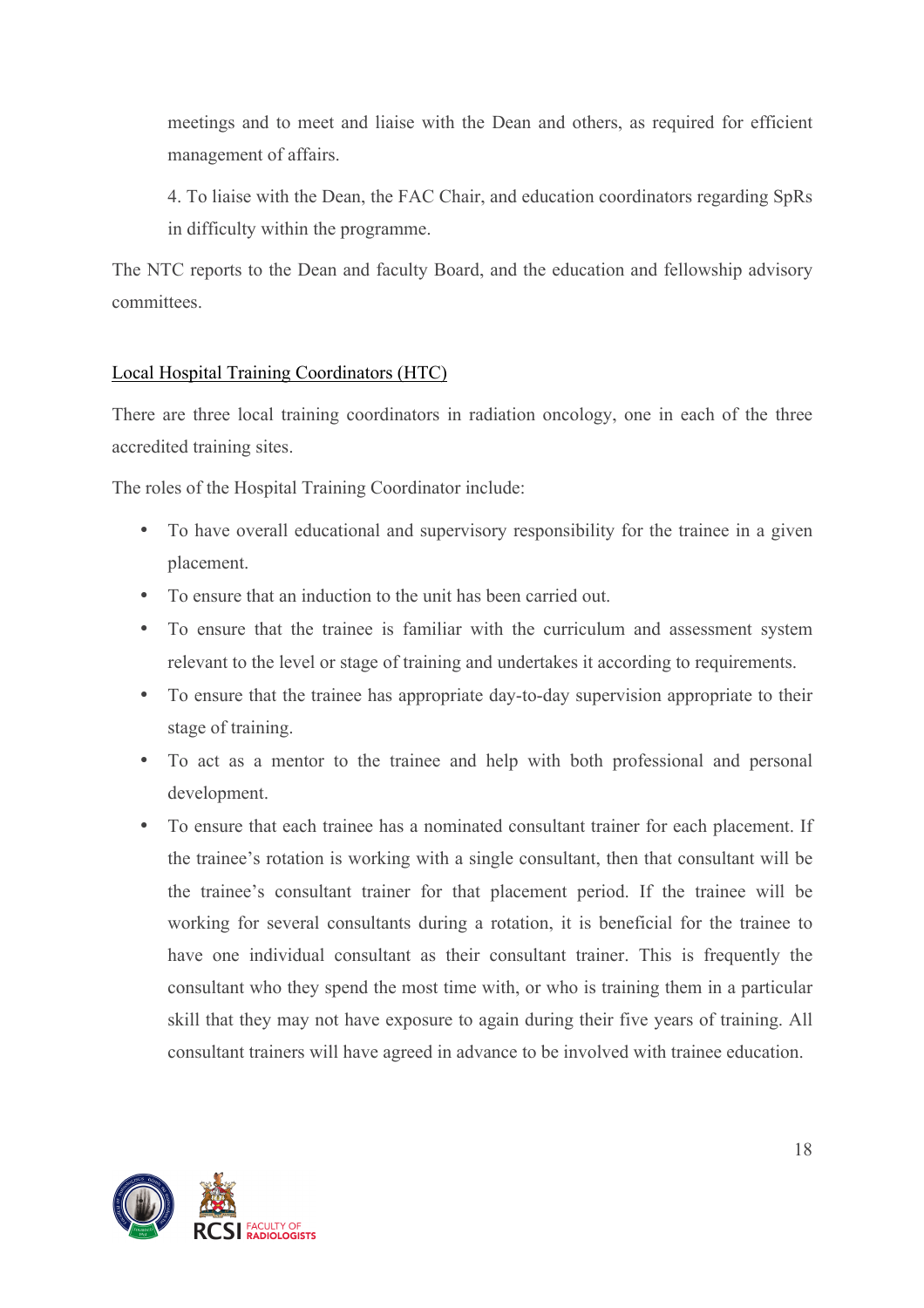- To ensure that the trainee, in consultation with their nominated consultant trainer, completes a personal development plan, setting, agreeing, recording and monitoring the content and educational objectives of the placement.
- To ensure that the trainee's consultant trainer undertakes regular appraisals with the trainee (typically one at the beginning, middle and end of a placement) and creates a written report. Ensure that both parties agree to the outcome of these sessions and keep a written record.
- To discuss the trainee's progress with each consultant with whom a trainee spends a period of training and involve them in the in-house assessments and formal end of year annual review process.
- At the in-house assessments, inspect the trainee's logbook and ensure that the trainee is making the necessary clinical and educational progress.
- To ensure patient safety in relation to trainee performance by the early recognition and management of those doctors in distress or difficulty. Put into place a plan for any trainee identified as having difficulties.
- At each in house assessment, inform trainees of their progress and encourage them to discuss any deficiencies in the training programme, ensuring that records of such discussions are kept.

#### Chief Examiners for Part II Examinations

Responsible for the conduct of Part II examination in Dublin every year and participation in the UK training body exam preparation.

#### Part I and Part II lecture Coordinators

Arrange Part I and Part II lecture schedules every academic year and communicate it to the trainees.

#### The Consultant Trainer

While all of the consultant radiation oncologists will have contact with the trainees, the consultant trainer is a consultant radiation oncologist who has been identified by the local

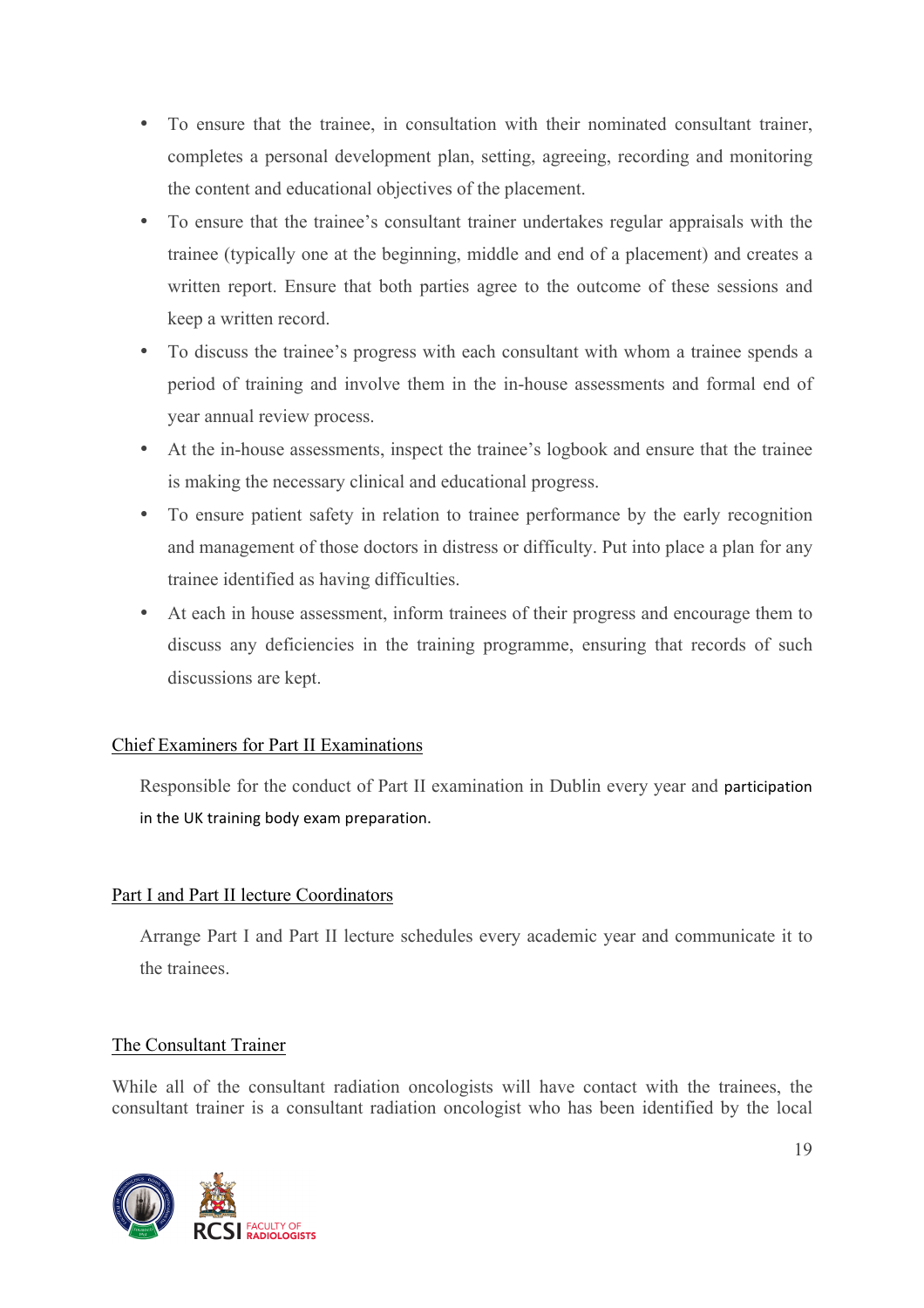training coordinator as being a trainee's trainer for the duration of the trainee's placement with that individual consultant.

The consultant trainer is expected to:

- Complete a personal development plan with their trainee at the start of each placement, setting, agreeing, recording and monitoring the content and educational objectives of the placement.
- Undertake regular appraisals with the trainee (typically one at the beginning, middle and end of a placement) and complete a written report with the trainee, which the trainee will upload to MedHub.
- Discuss the trainee's progress with the local training coordinator in advance of each in-house assessment and prior to the formal end of year annual review process.
- Ensure patient safety in relation to trainee performance.
- Inform the local training coordinator of any concerns or difficulties that may affect the trainee's training.

# **Curriculum evaluation**

The radiation oncology committee holds its meetings in the Faculty of Radiologists office in RCSI. Trainees representatives and the local training coordinator from each hospital attend and provide feedback on the training programme, as well as suggestions for development of a QI initiative.

#### *Evaluation of the Supervisor and Trainer Effectiveness*

Trainees participate in review of the training programme at their annual faculty assessments. Confidential anonymised feedback from trainees is also obtained in the form of an anonymised survey. This information is reviewed and suggestions are taken into consideration for subsequent years.

Quality of teaching and supervision feedback is sought from trainees on the quality of teaching from FFR RCSI Part 1 and Part 2 lectures.

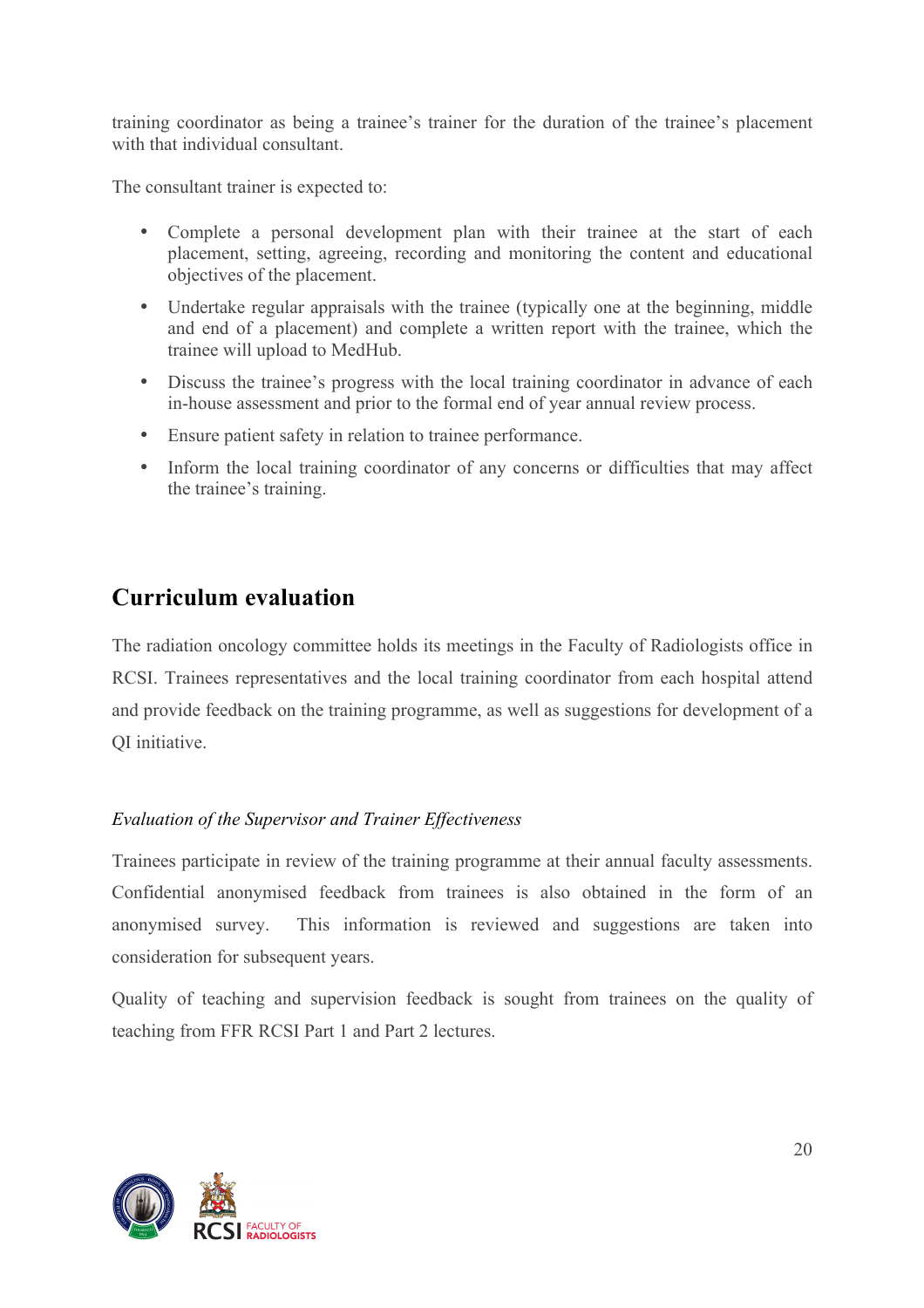#### *Evaluation of Trainee Progress*

Trainee progress, caseload and case mix are measured every year by a standardised logbook/portfolio during the annual assessment.

#### *Outcome Evaluation*

The Faculty of Radiologists retains a list of all graduates from the Radiation Oncology programme. This is via records of FFR RCSI (fellowship of Faculty of Radiologists, RCSI). Graduates are encouraged to continue membership of the Faculty of Radiologists. Data regarding exam success rate, post training employment and contribution to the health service is also maintained. Graduate trainees are invited to contribute to faculty activities such as annual scientific meetings to share their experiences.

# **Training Regulations**

#### **Application and Admission**

The application is usually open in September/ October each year. Details are published on the faculty website.

To be eligible for the radiation oncology specialist training programme, candidates should meet the eligibility criteria below. Trainees will hold the title of specialist registrar (SpR) and will be appointed following interview by the Faculty of Radiologists RCSI, and assigned to designated training departments.

#### Eligibility

- All applicants must have a minimum of three years clinical experience one year as an intern and two years as an SHO
- All applicants must be registered or eligible for registration with the Irish Medical Council (www.medicalcouncil.ie).
- Applicants must meet the English Language requirements as detailed on the faculty website before applying for the training scheme.

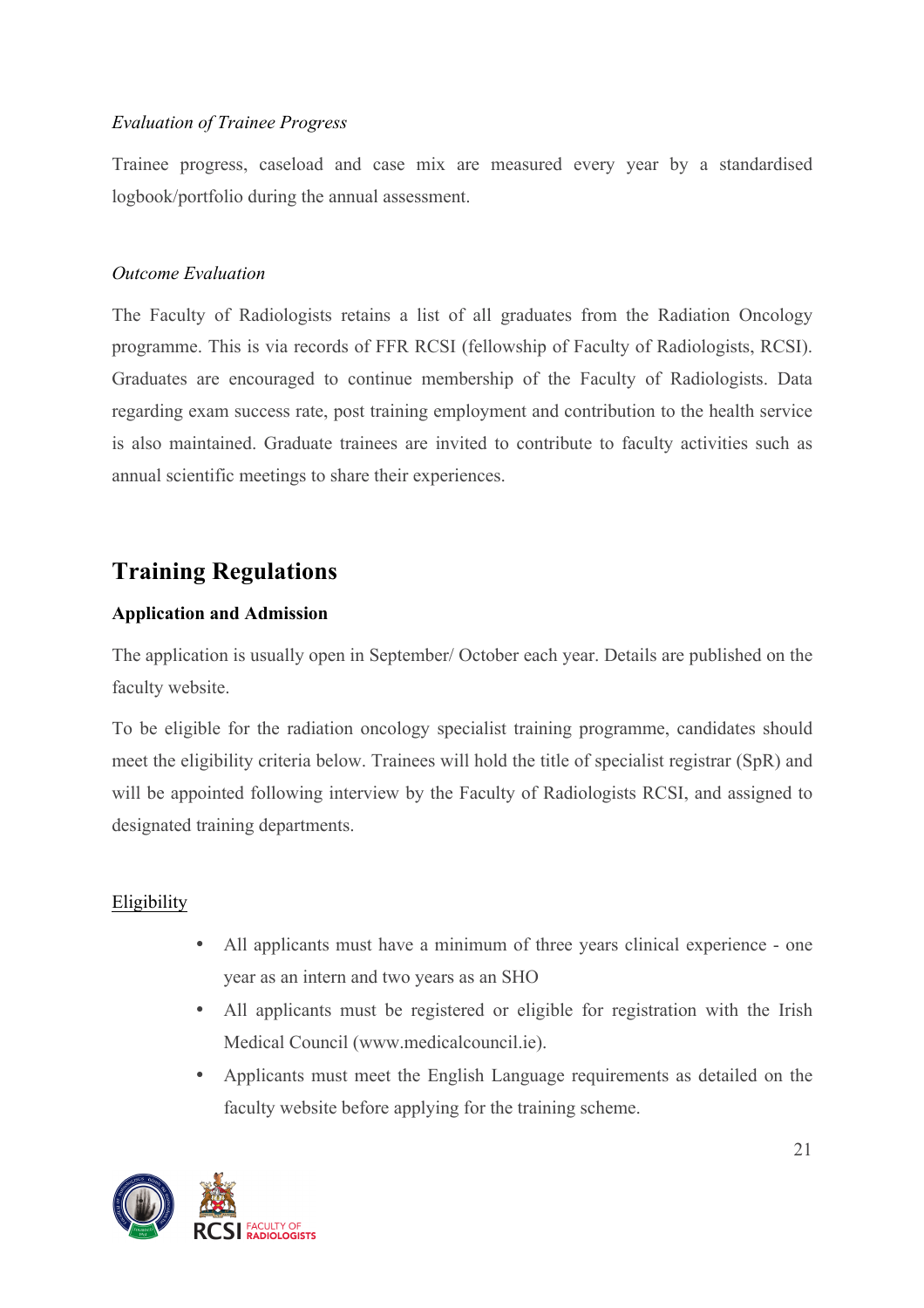• The attainment of an MRCPI or other equivalent higher qualification is not required for eligibility. However, additional qualifications by applicants will be viewed favourably during the SpR interview process.

#### Application Procedure

The application procedures are available on the faculty website. The application procedure and the shortlisting criteria are updated annually.

#### Successful Applications

Following completion of the interview process, applicants will be informed of their acceptance or non-acceptance into the training programme. The successful applicants must, prior to taking up appointment, obtain:

- Registration certificate– Irish Medical Council.
- A certificate of Medical Insurance from one of the recognised medical insurance companies, i.e. Medical Protection Society or the Medical Defence Union.
- A student visa from the Department of Foreign Affairs (where applicable).
- A work permit from the Department of Enterprise and Employment (where applicable).

### **Length of training / Flexible (Part-Time) Training**

The period of training is five years of certified specialist professional training. Candidates will be appointed to the training programme for a period of 5 years, provided attendance, work ethic and general conduct is deemed satisfactory by the Medical / Clinical Director and the hospital training coordinators (HTC) of their accredited training departments.

All periods of time specified are full-time equivalent.

Flexible (part-time) may be undertaken by SpRs. Flexible SpRs must complete 5 full-time equivalent years of training and will therefore require more than 5 chronological years to be eligible for entry onto the Specialist Register. The time required will be assessed on a "prorata" basis and according to the acquisition of clinical skills recorded in their training logbook. They will be subject to annual assessments similar to fulltime SpRs.

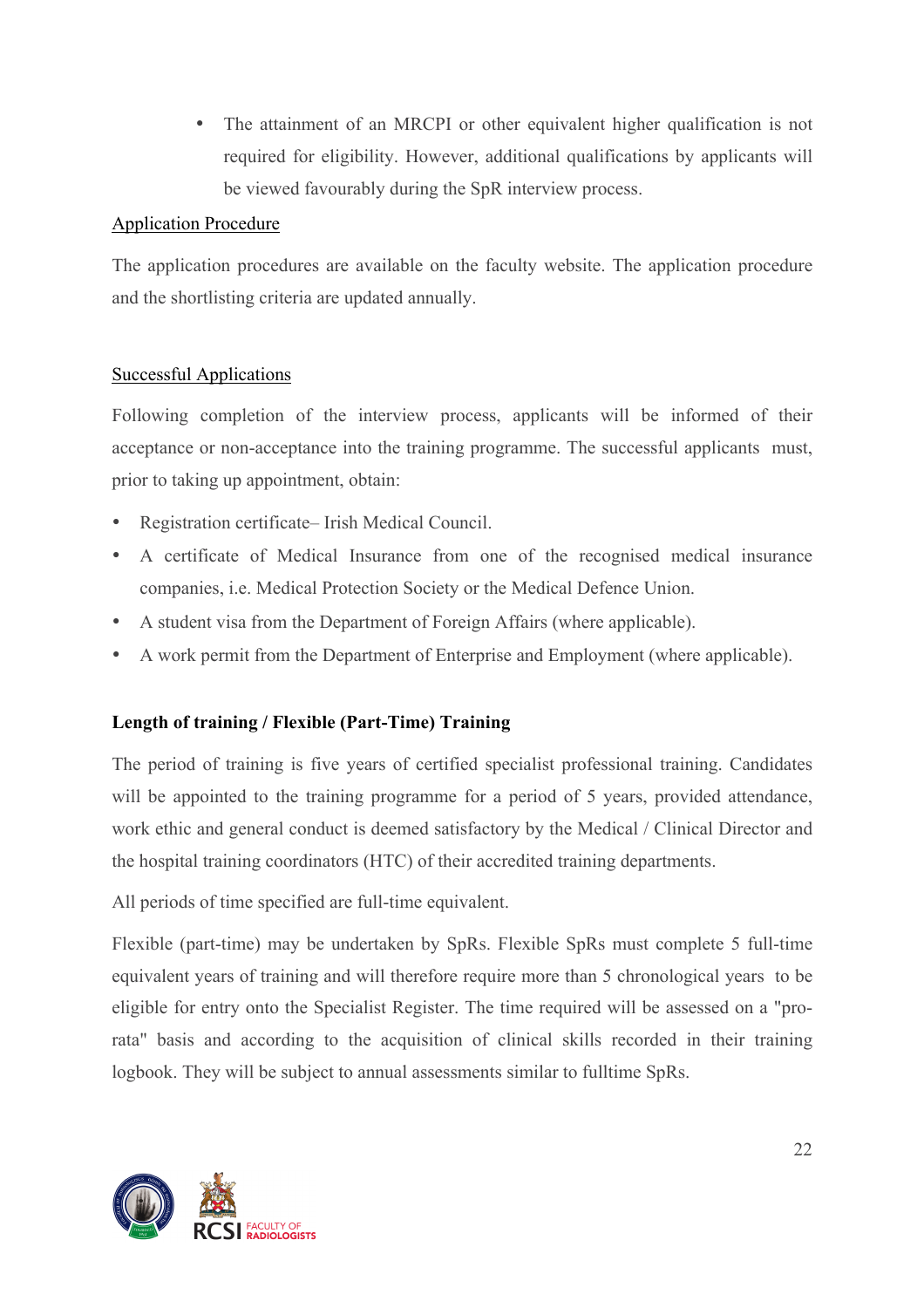### **Certificate of Satisfactory Completion of Specialist Training (CSCST)**

This is available to Specialist Registrars upon completion of five accredited years of training. It will only be available after the last day of fifth year. The faculty will not be able to provide CSCST earlier than this.

If all five years of training have been completed with the Faculty of Radiologists, we will automatically provide you with a CSCST. Please ensure that we have the correct postal address on file.

By completion of Year 5 of formal SpR training and obtaining the CSCST, the SpR will be eligible to apply to the Irish Medical Council to be placed on the Irish Specialist Register as a Radiation Oncologist (see details on Faculty website www.radiology.ie).

#### **Resignation**

An SpR wishing to resign from the programme will have to serve notice in writing in accordance with their contract of employment to the national training coordinator (NTC), their hospital training coordinator (HTC) and their hospital's HR department.

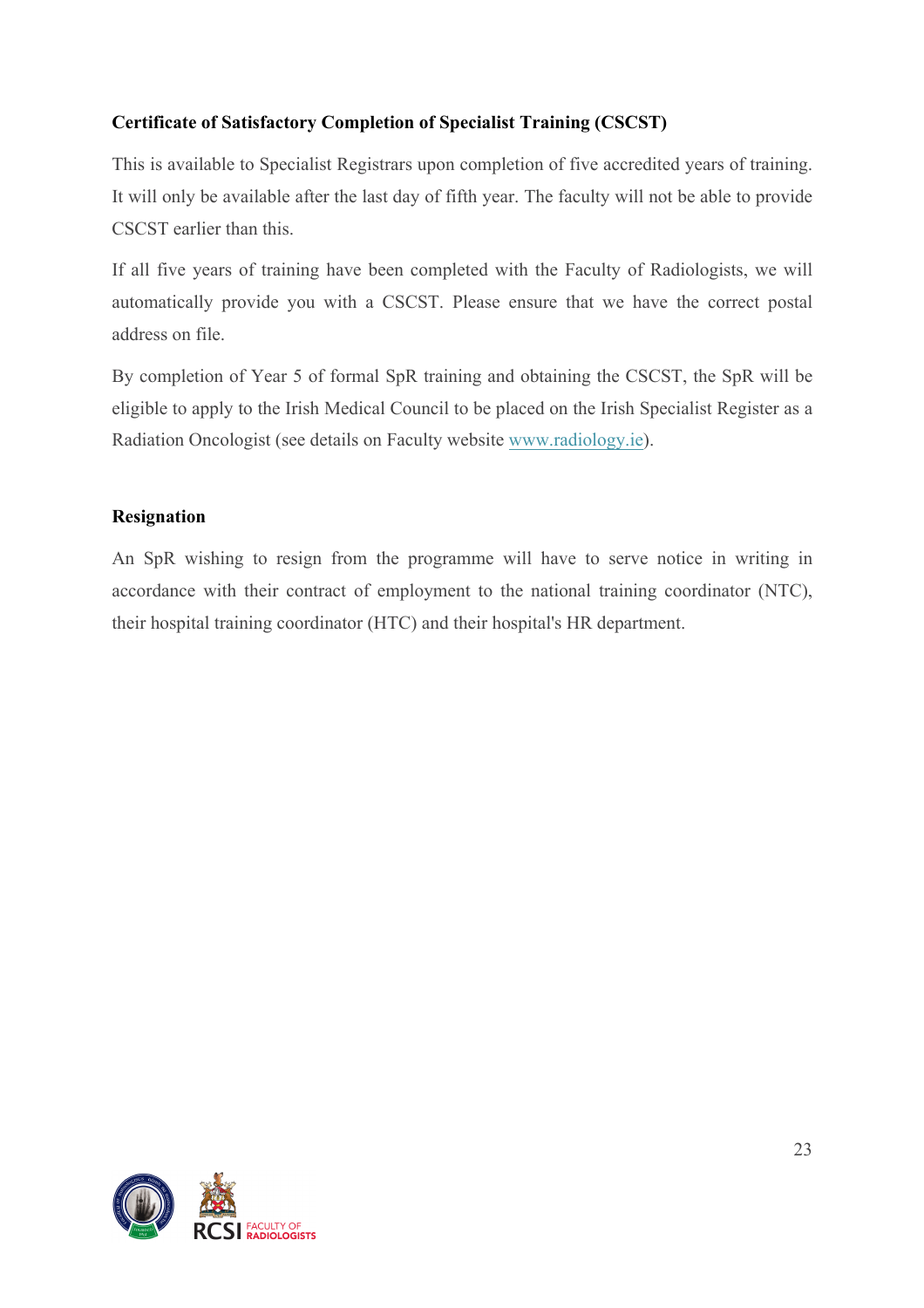# **List of Appendices**

- Appendix 1: Curriculum Matrix
- Appendix 2: Curriculum Map
- Appendix 3: Underpinning Scientific Knowledge / First Part Exam Syllabus
- Appendix 4: Radiation Oncology/ Final Exam Syllabus
- Appendix 5: Progression Criteria
- Appendix 6: Trainee Journey Map
- Appendix 7: Needs Assessment
- Appendix 8: Duties and Responsibilities of SpRs

### **Related Documents**

- **Examination Regulations**
- **Leave Regulations**
- **Out of Programme activities and research**